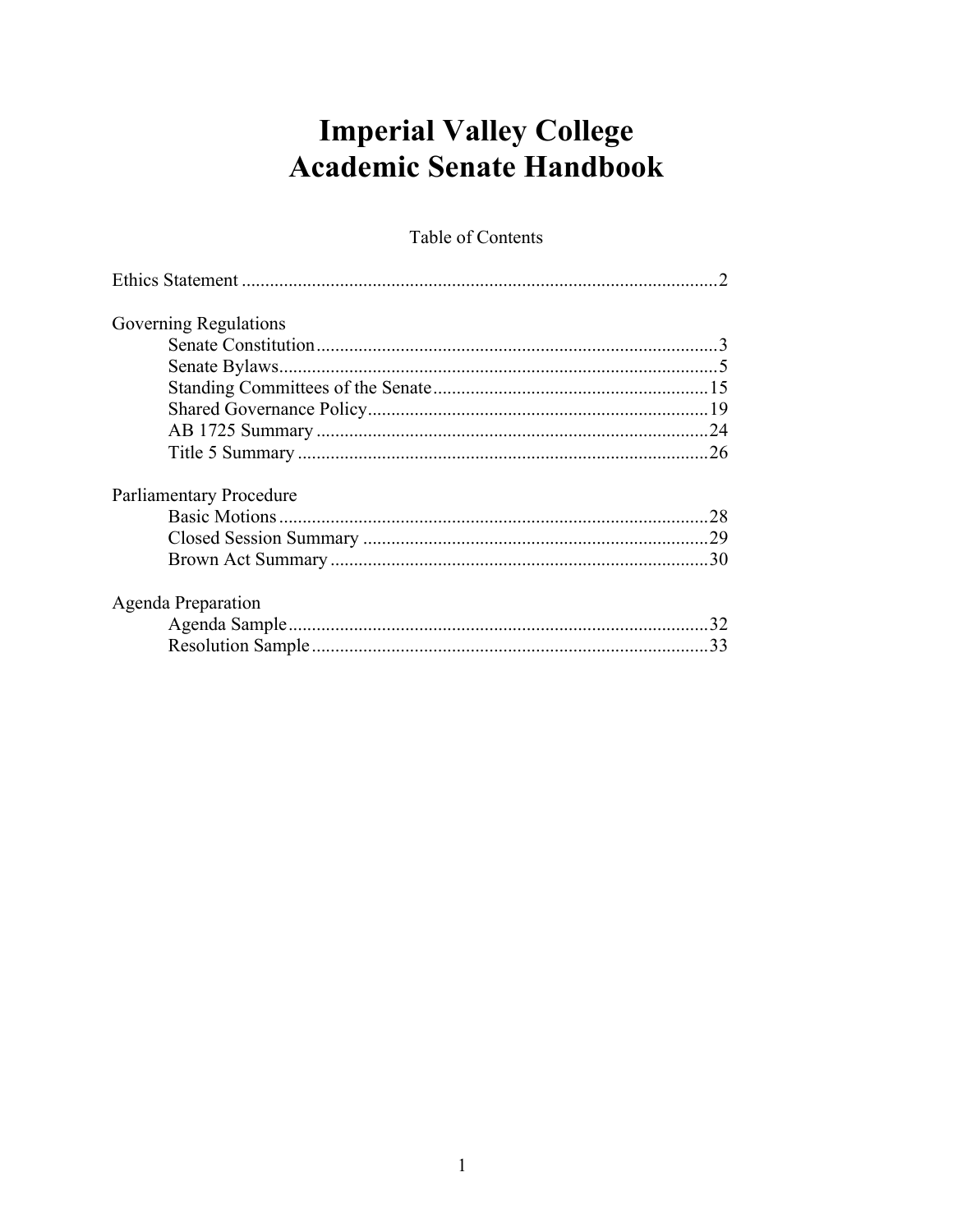## **Code of Ethics and Conduct for the Academic Senate of Imperial Valley College**

In Order to fulfill its mission and goals, the members of the Academic Senate of Imperial Valley College as a whole will strive to uphold these standards:

- 1. Recognizing that we represent the entire faculty, we will rely primarily on faculty input and feedback when making decisions;
- 2. Honoring the opinions and values of other senators by following the procedures specified in Robert's Rules of Order, we will maintain an atmosphere in which controversial issues can be debated openly, with respect given to all individuals;
- 3. Creating an environment of mutual trust, respect, and appreciation, we will openly communicate with and work with the Board of Trustees and the College Administration to develop and implement policies on academic and professional matters;
- 4. We will maintain confidentiality of all privileged information;
- 5. We will conduct Senate business in public sessions and meet in closed session only as permitted by the Brown Act;
- 6. We will stay informed on educational issues; and
- 7. We will fulfill the obligations of Senators as set forth in the Constitution and bylaws of the IVC Academic Senate.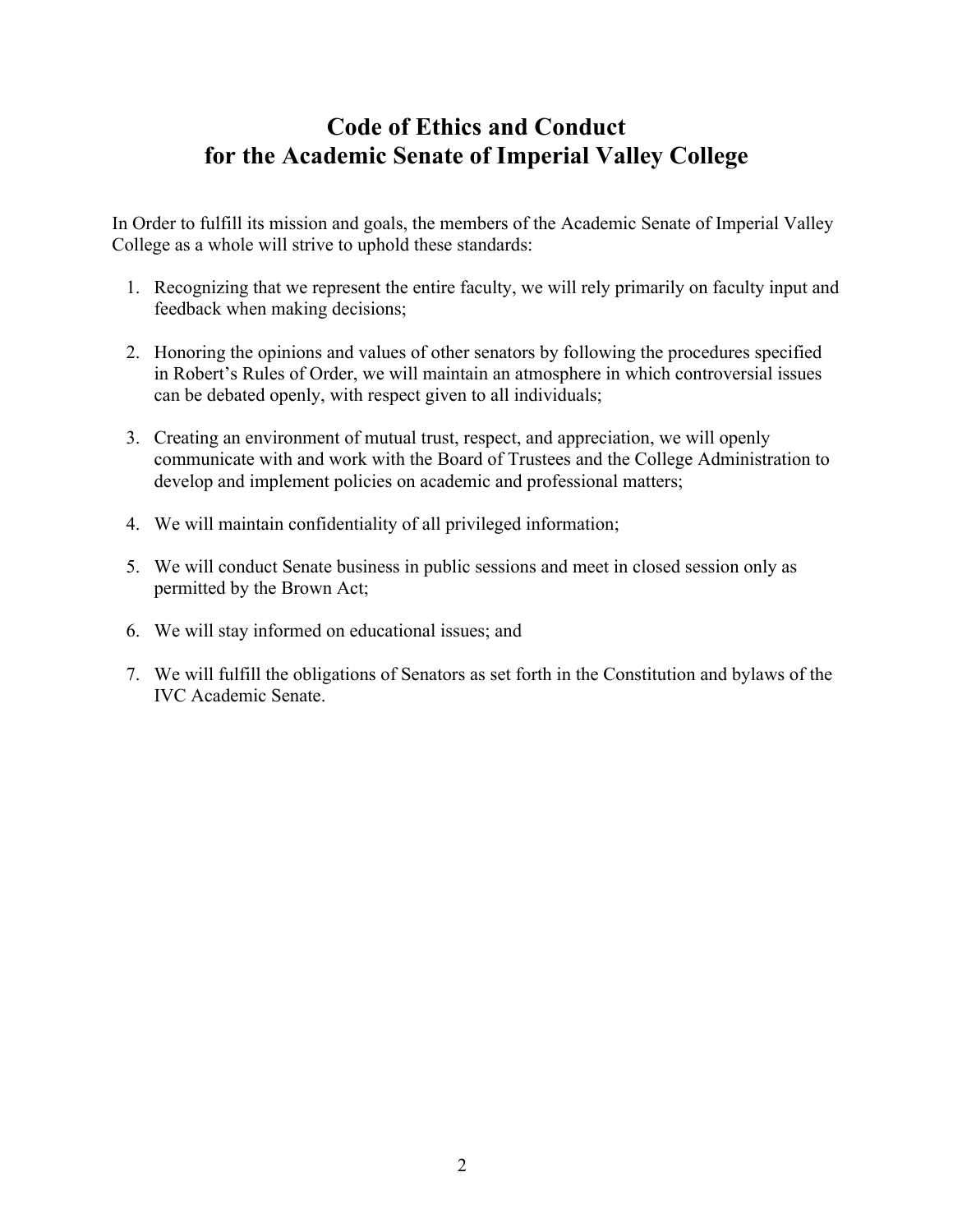## **Constitution of the Academic Senate of Imperial Valley College**

#### **Article 1 – Name and Authority**

The name of this organization shall be the Academic Senate of Imperial Valley College, Imperial, California.

Pursuant to California Education Code and Title V Code of Regulations, the Academic Senate of Imperial Valley College shall make recommendations to the Board of Trustees on Academic and Professional Matters.

#### **Article 2 – Purpose**

It shall be the purpose of the Academic Senate to:

- 1. Represent the faculty of Imperial Valley College to ensure a formal and effective procedure for participating in the formation of policies and procedures on Academic and Professional matters.
- 2. Promote and preserve the integrity of the educational program.
- 3. Facilitate communication between the faculty, the Board of Trustees, and the administration.
- 4. Develop policies and procedures related to Academic and Professional matters and to promote their implementation.
- 5. Assist the members of the faculty of Imperial Valley College in exercising their voice on Academic and Professional matters.
- 6. Develop, communicate, and encourage ethical and professional conduct.
- 7. Advise the Board of Trustees and administration on Academic and Professional matters.
- 8. Represent Imperial Valley College to other faculties and to the Academic Senate of California Community Colleges.
- 9. Reach mutual agreement with the College President on matters relating to equivalency, hiring procedures, administrative retreat rights, and Academic and Professional matters pursuant to the provisions of the Education Code.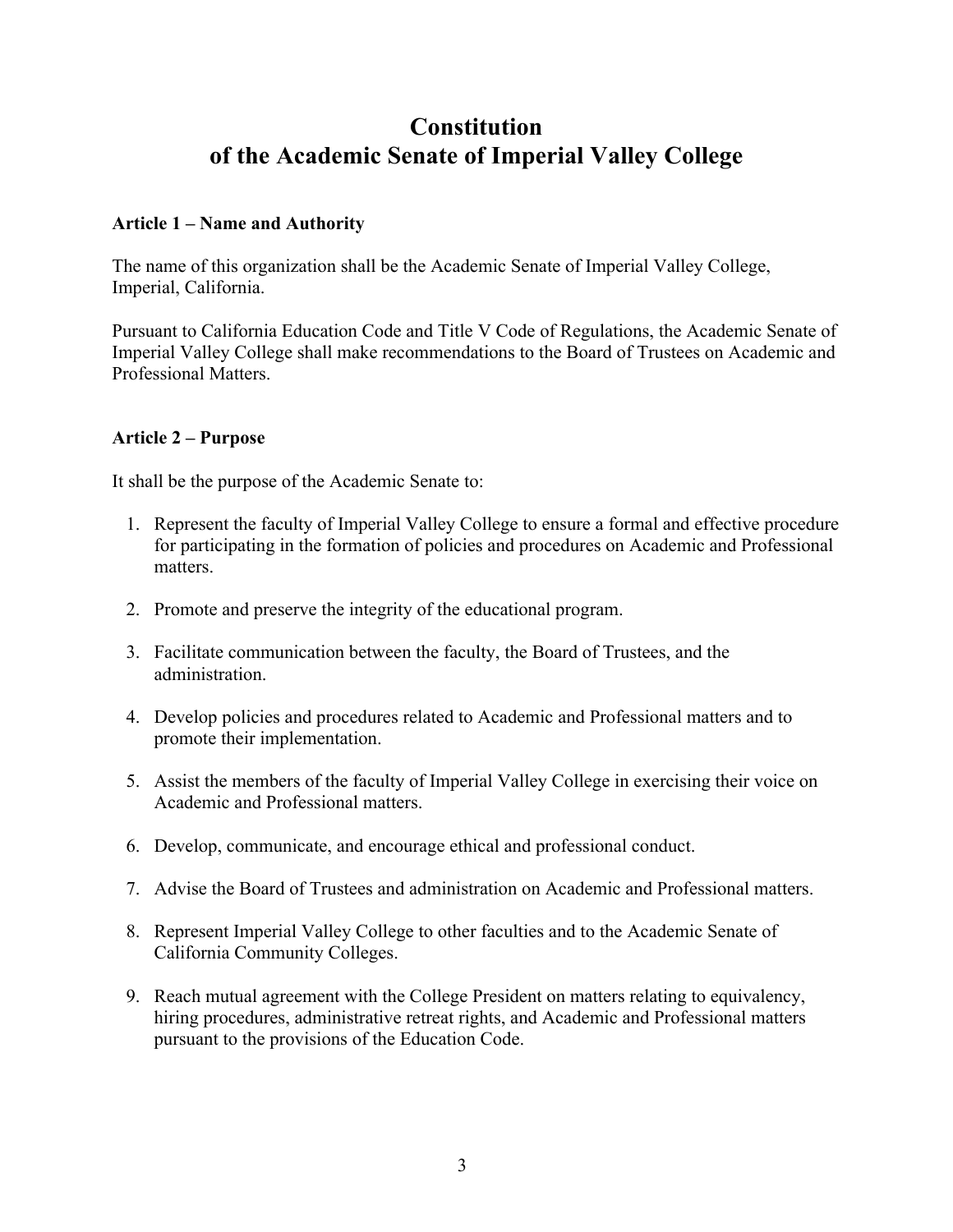#### **Article 3 – Membership**

Membership in this organization shall be limited to contract, regular, and categorically funded academic employees of Imperial Valley College.

#### **Article 4 – Amendments**

A copy of any proposed amendment to this Constitution must be sent two weeks in advance to all faculty members of the College by the Academic Senate Secretary.

This Constitution may be amended by a majority vote of the whole faculty, not merely the majority of those voting.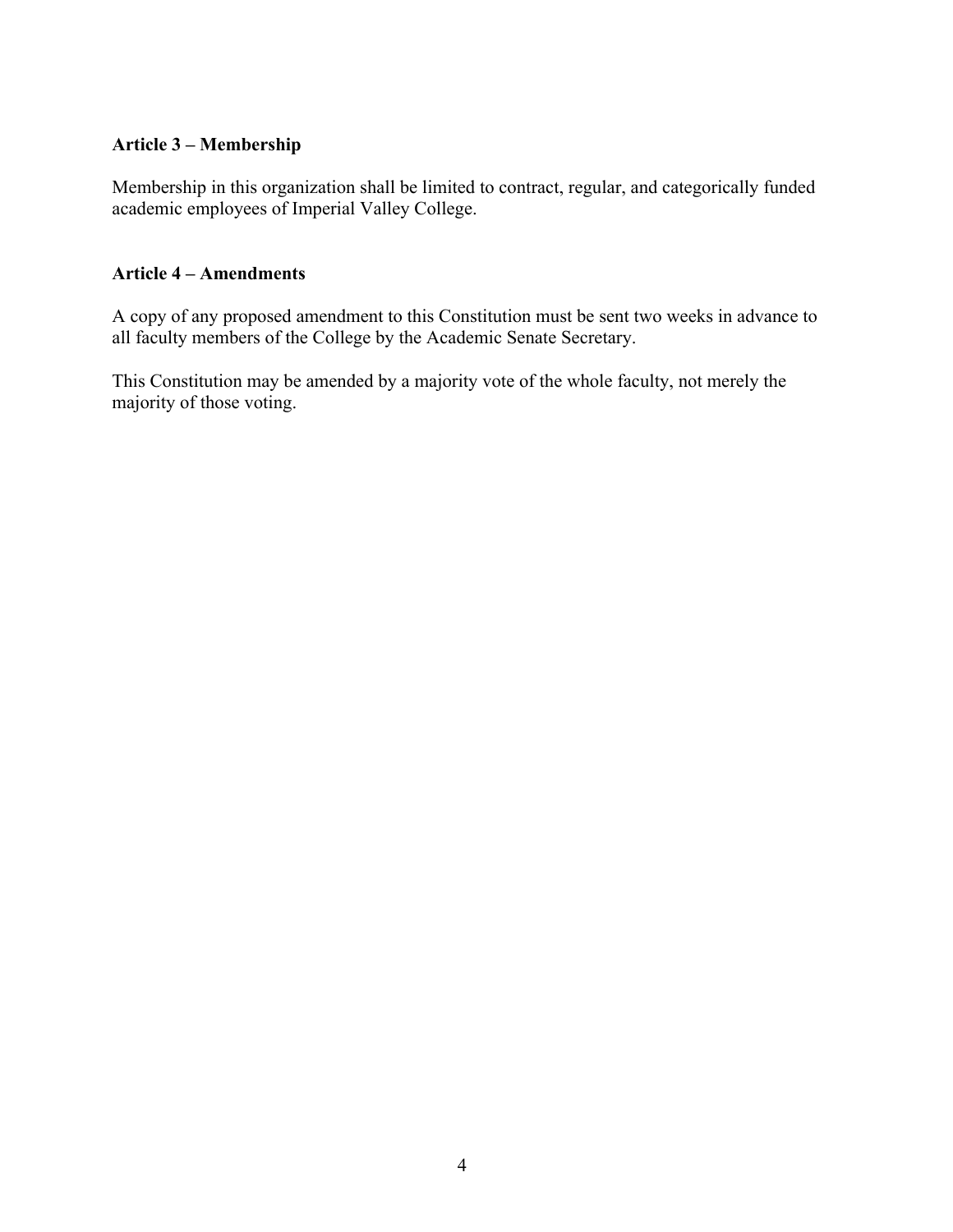#### **Bylaws Academic Senate of Imperial Valley College**

#### ARTICLE I – Officers of the Academic Senate

#### **Section I. List of Officers**

The officers of the Academic Senate of Imperial Valley College shall include the president, vicepresident, secretary, and treasurer.

#### **Section II. Academic Senate President**

- A. In accordance with Article IV of this document, the faculty shall elect the president during the first six weeks of the spring semester.
- B. Candidates for this office must have previous experience in the Academic Senate of Imperial Valley College within the last three years.
- C. The president shall receive reassigned time as written in the faculty contract.
- D. The duties of the president are to:
	- 1. Facilitate communication among the faculty, administration and board of trustees
	- 2. Jointly develop, with representatives of the board of trustees, recommendations relating to academic and professional matters for the senate to consider
	- 3. Present recommendations considered and approved by the academic senate to the administration and board of trustees on academic and professional matters
	- 4. Assure and manage adequate resources for the academic senate
	- 5. Assign faculty members to academic senate standing and ad hoc committees, subject to approval by the academic senate
	- 6. Serve as the official spokesperson and advocate for the academic senate on academic and professional matters
	- 7. Engage in ongoing discussions with faculty on issues of the day
	- 8. Meet with new faculty members once a semester for the first year to discuss any issues and further familiarize them with shared governance
	- 9. Endorse senate-approved documents
	- 10. Facilitate the development and airing of faculty concerns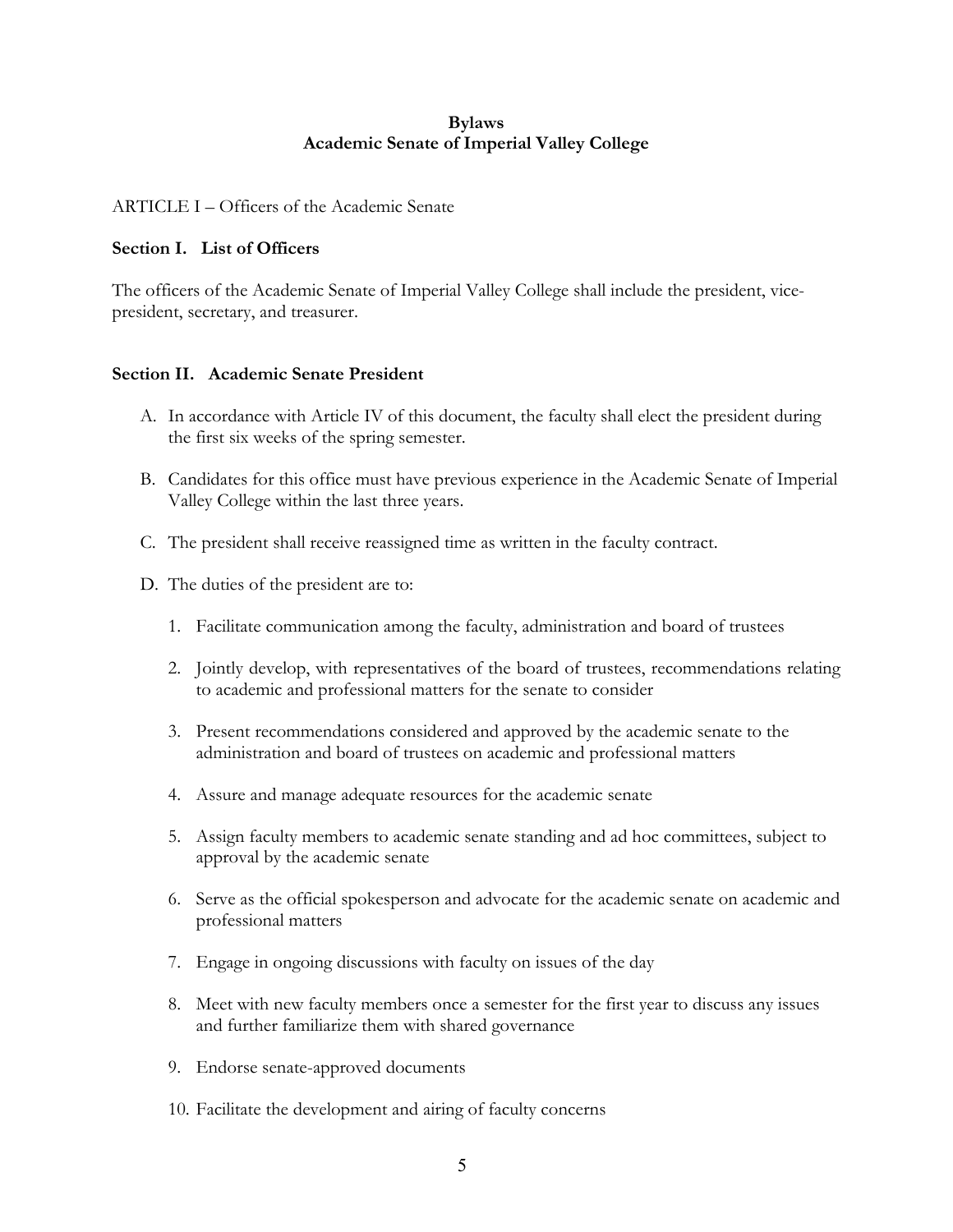- 11. Identify and address regulatory issues as they relate to academic and professional matters, and organize a faculty response in a collegial and timely manner
- 12. Provide initiative in identifying and pursuing important institutional issues
- 13. Participate in the development of institutional policy by sitting on the board policy and procedures committee
- 14. Develop agenda and conduct meetings of the academic senate
- 15. Attend and participate in meetings of the board of trustees
- 16. Provide leadership to academic senate committees to ensure productive and efficient completion of tasks
- 17. Meet with the college administrative staff as needed
- 18. Assist in the orderly transfer of authority to the president elect of the academic senate
- 19. Attend and participate in the fall and spring academic senate plenary sessions and the area pre-conference meetings (The president may send a representative if he or she is unable to attend.)
- 20. Interact with the statewide academic senate and academic senates of other California community colleges
- 21. Keep abreast of deliberations of organizations that impact California community college
- 22. Forward to the academic senate secretary any important correspondence for filing
- 23. After consultation with the college president, the academic senate president may present the views and recommendations of the academic senate directly to the board of trustees.
- 24. Appoint faculty members to the college standing committees

#### **Section III. Vice-president**

- A. The academic senate shall elect the vice-president from its members.
- B. The duties of the vice-president are as follows:
	- 1. Act as president in the absence of that officer
	- 2. Perform such functions as the academic senate president may assign to assist in carrying out the purposes and policies of the academic senate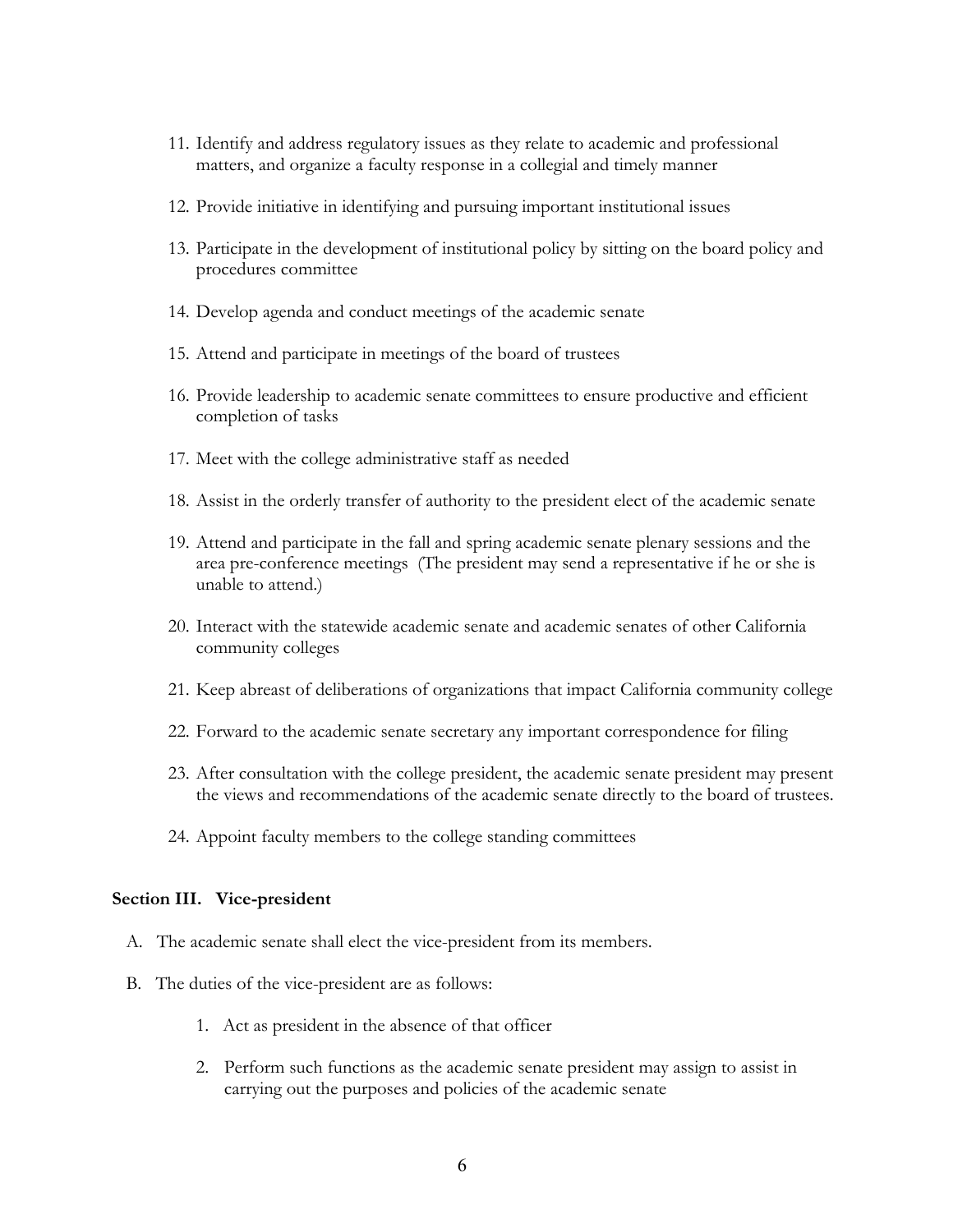#### **Section IV. Secretary**

- A. The academic senate shall elect the secretary from its members.
- B. The secretary shall receive reassigned time as written in the faculty contract.
- C. The duties of the academic senate secretary are to:
	- 1. Record and ensure that minutes of academic senate meetings are published in a timely manner and that they accurately reflect the content of the meetings
	- 2. Conduct the general and special elections of the academic senate
	- 3. Maintain a file with all original adopted minutes of the academic senate
	- 4. Keep a copy of all documents distributed in academic senate meetings
	- 5. Keep a copy of all correspondence that has been forwarded by the academic senate president

#### **Section V. Treasurer**

- A. The academic senate shall elect the treasurer from its members.
- B. The duties of the academic senate treasurer are to:
	- 1. Develop the annual academic senate budget in March in consultation with the academic senate president and vice-president of academic services and submit to the vice-president of business services
	- 2. Generate purchase orders to pay for all academic senate expenditures and keep records of revenue and expenditures
	- 3. Provide financial reports to the academic senate

ARTICLE II – Senate Composition

- A. The academic senate shall consist of twenty-two (22) members.
- B. The academic senate shall be composed as follows:
	- 1. Academic senate president, elected at large
	- 2. Nine (9) senators, elected at large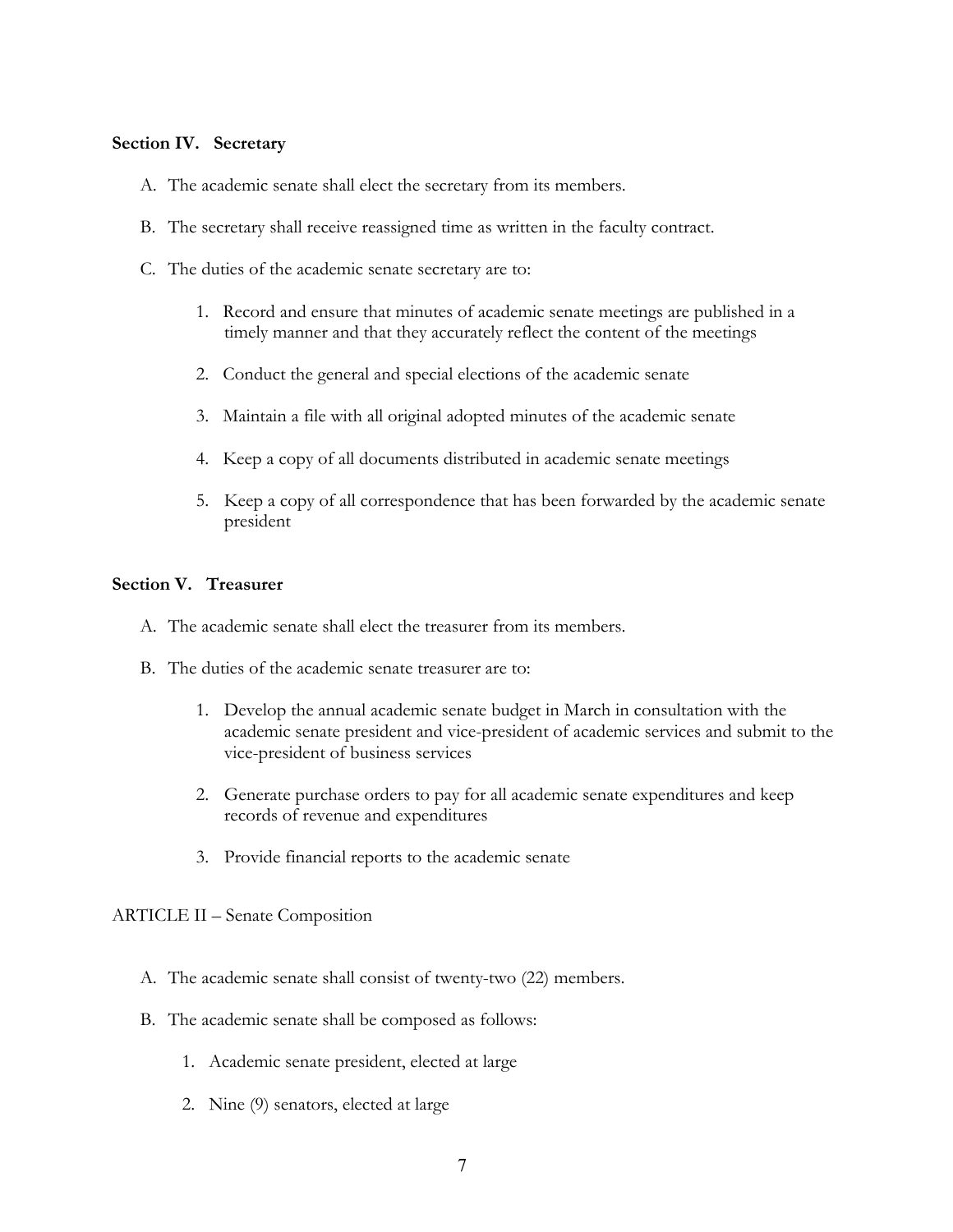- 3. Division senators, elected by the members of the following divisions:
	- Behavioral Science / Social Science Exercise Science, Wellness & Sports English **Humanities** Science/Mathematics/Engineering Business Nursing Counseling Learning Services Industrial Technology
- 4. Two part-time faculty members, elected by the part-time faculty
- C. Ex officio participants (non-voting members):
	- 1. Immediate past president
	- 2. Vice-president of academic services
	- 3. Student representative

ARTICLE III – Meetings, Quorum, Voting, and Agenda Items

#### **Section I. Meetings**

- A. At its first meeting, the academic senate shall decide on the dates and times of the regular meetings during the academic year.
- B. The academic senate shall meet twice a month during the academic year.
- C. Special meetings may be called by the academic senate president or by any seven members of the academic senate. In compliance with the Brown Act, members will be given notice of the meeting at least twenty-four hours before the meeting.
- D. The board of trustees and administration will be extended invitations to attend all meetings of the academic senate and shall receive minutes of academic senate meetings.
- E. Closed meetings of the academic senate can be declared by a majority vote of the academic senate in accordance with the Brown Act.
- F. *Robert's Rules of Order, Revised* shall provide procedures for governing meetings of this organization and work will be done by local resolution as defined by Section IV of Article III of these bylaws.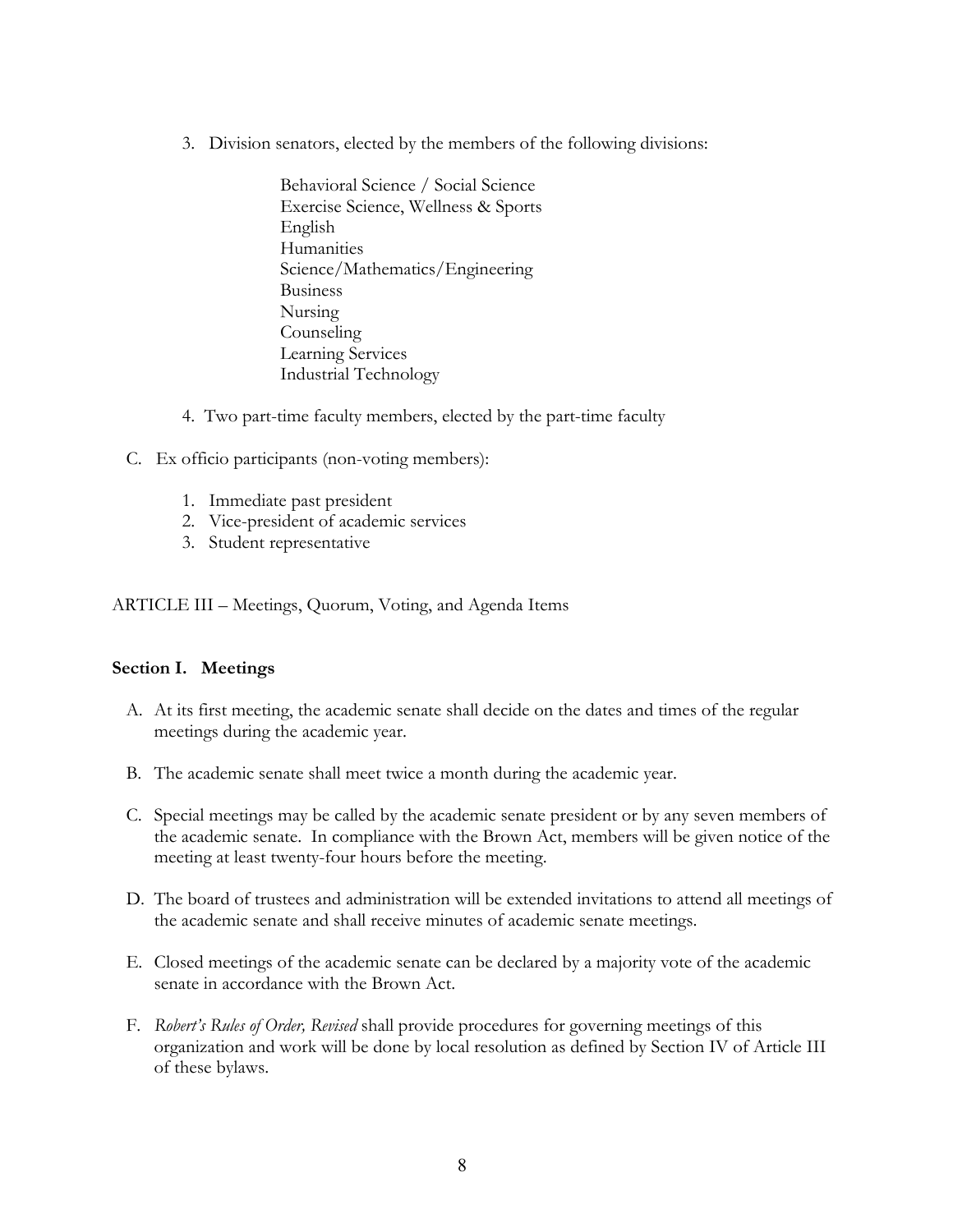#### **Section II. Quorum**

A majority of the voting members of the academic senate shall constitute a quorum.

#### **Section III. Placing of Items on the Agenda of the Academic Senate**

Any member of the Imperial Valley College community may place an item on the academic senate agenda. An item may be placed on the agenda by contacting the academic senate president. If appropriate, background information should be submitted to the academic senate president three days prior to an academic senate meeting.

#### **Section IV. Voting**

- A. All actions of the academic senate are binding unless or until they are repealed either by the academic senate or by a faculty vote. In the case of the faculty vote, at least two-thirds of the faculty (not merely two-thirds of those voting) shall constitute a decision to repeal an action of the academic senate.
- B. Resolutions may be drafted in committee or by individuals who are academic senators. The attached form must be completed to present the resolution.
- C. Resolutions should be submitted for first reading at an academic senate meeting. Action may be taken at a following meeting. This process may be changed by a suspension of the rules as defined by *Robert's Rules of Order, Revised* for urgent situations.
- D. Resolutions for action should be attached to the meeting agenda and distributed to the faulty at least three days in advance of the scheduled meeting.
- E. Resolutions submitted for first reading should correspond to an identified agenda item. Copies for distribution should be available at the academic senate meeting.
- F. Resolutions may be amended for further clarification, addition, or deletion, as defined by *Robert's Rules of Order, Revised*.
- G. Resolutions may be substituted with another resolution on the same topic. The substitution should be submitted in writing before considering the original resolution.
- H. Resolution amendments and/or substitutions will be considered before the original resolution.
- I. Discussion on resolutions or amendments should have a pre-set time limit.
- J. While the senate is debating a motion, the president may recognize pro and con arguments alternately, as defined by *Robert's Rules of Order, Revised*.
- K. Any attendee at the senate meeting may engage in the debate.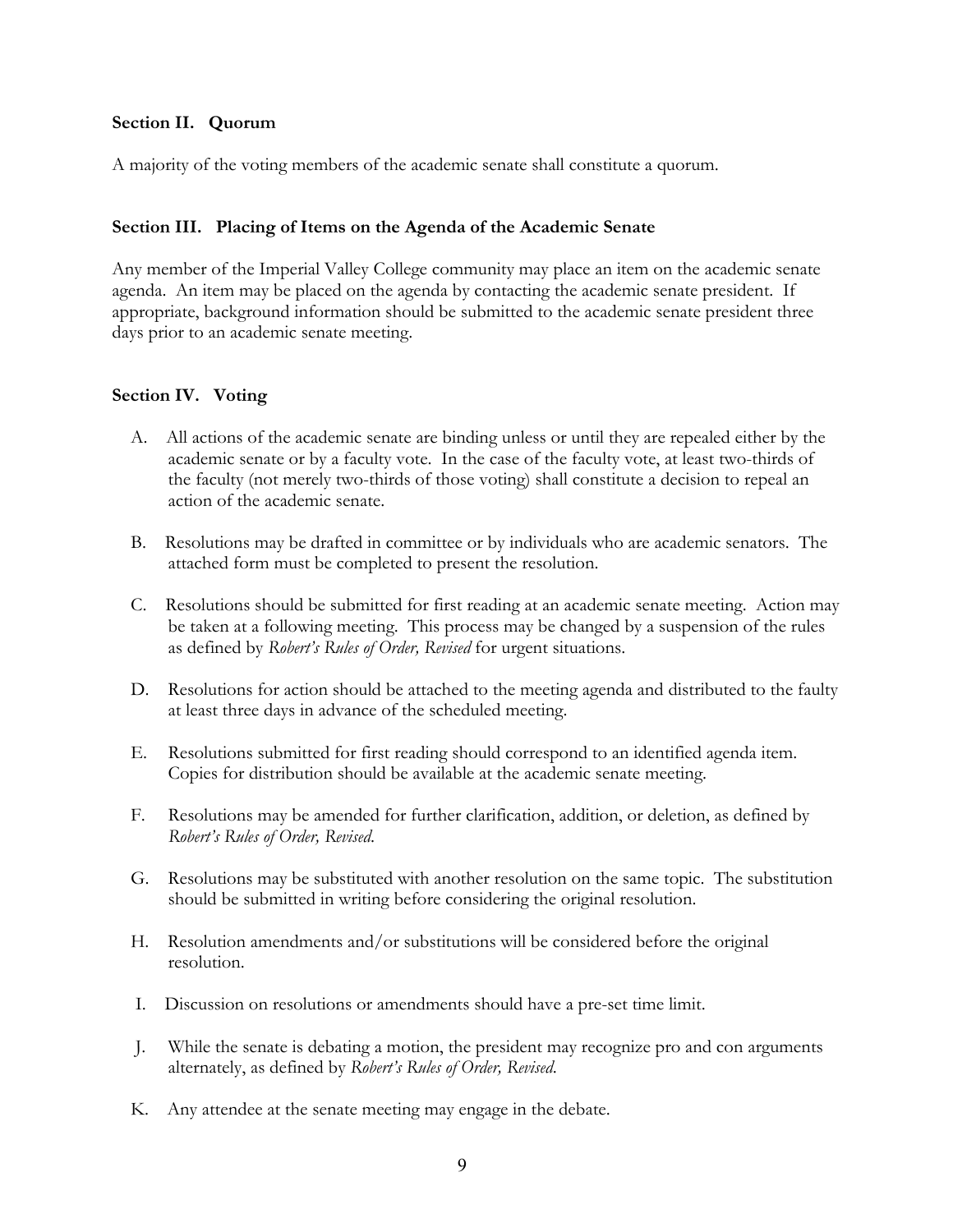- L. A majority of the voting senate members present may carry a resolution.
- M. Approved resolutions should be forwarded to the appropriate parties by the academic senate president.

ARTICLE IV – Elections, Terms of Office, and Vacancies for the Academic Senate President and the nine senators elected at large.

#### **Section I. Nomination and Election of Senate Members under Article IV**

- A. The faculty at large shall elect the academic senate president in the first six weeks of the spring semester.
- B. Full-time faculty shall elect their senators during the first six (6) weeks of spring semester of each year.
- C. For terms that expire on the last day of the spring semester of that year, the secretary shall issue to each qualified member of the faculty a notice of vacancy and a blank declaration of candidacy.
- D. A signed statement of declaration of candidacy must be returned to the secretary no later than one week from the date and hour of the notice.
- E. A sample ballot indicating certified candidates, time, date, and place of the election shall be distributed to each faculty member no fewer than five days before the election.
- F. Absentee ballots may be obtained from the secretary.
- G. Elections shall be conducted by secret ballot.
- H. Immediately following the voting, a team of no fewer than three faculty members, including an academic senate member, shall count the ballots and certify with their signatures, the results of the election and report the results to the faculty.
- I. Academic senators must be elected by a majority vote.

#### **Section II. Vacancies from Senate members under Article IV**

- A. Vacancies on the academic senate shall be declared in the following manner:
	- 1. Within ten (10) days following the declaration by the president of vacancies due to absences or resignation, the secretary shall issue to each qualified faculty member a notice of the unexpired term and a blank declaration of candidacy.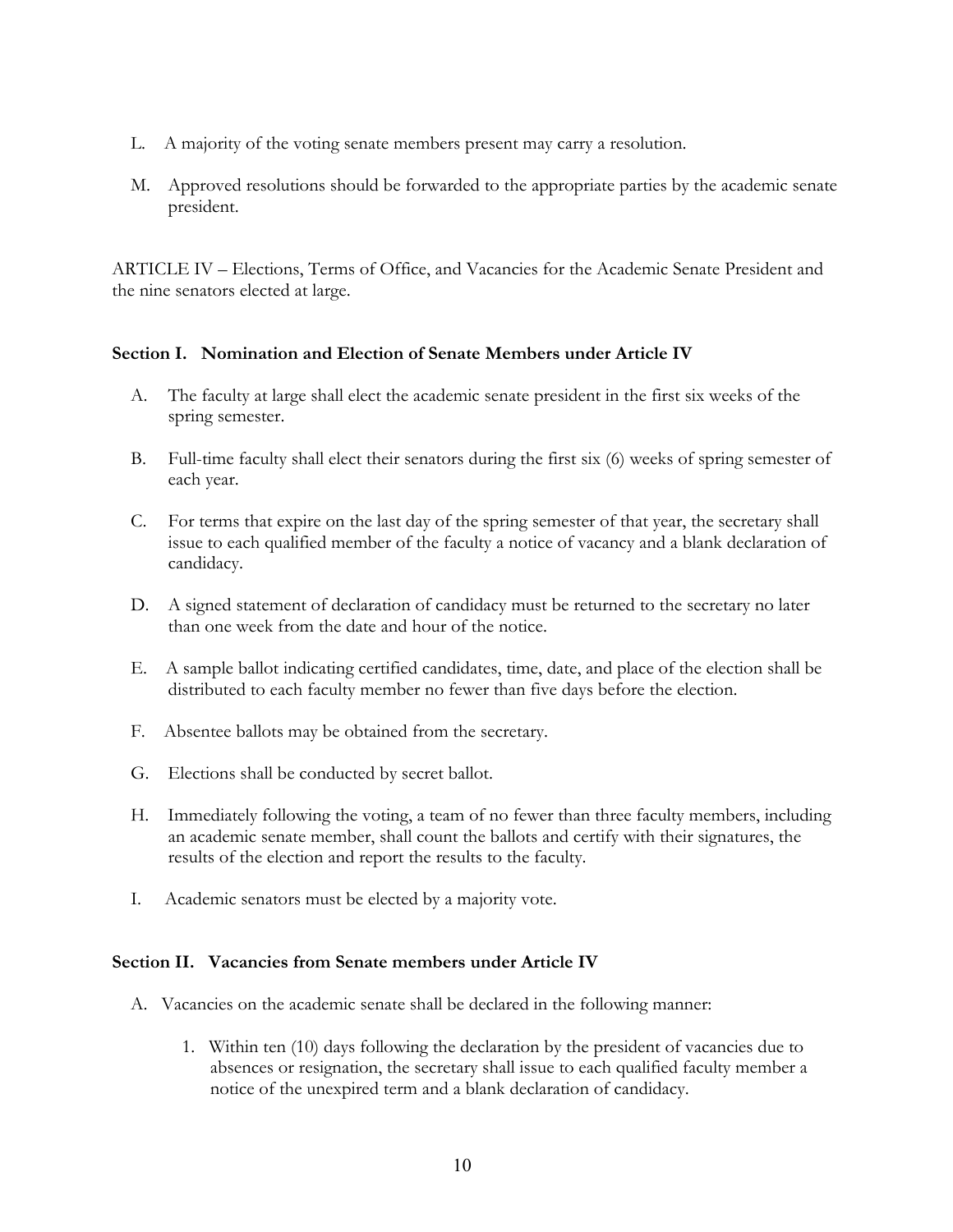- 2. Within ten (10) days following the declaration by the president of a temporary vacancy (e.g., sabbatical leave), the secretary shall issue to each qualified faculty member a notice of the temporary vacancy and a blank declaration of candidacy.
- B. A signed statement of declaration of candidacy must be returned to the secretary no later than one week from the date and hour of notice.
- C. A sample ballot indicating certified candidates, and the time, date, and place of the election shall be distributed to each faculty member no fewer than five days before the election.
- D. Absentee ballots may be obtained from the secretary.
- E. On election day, the secretary shall set up a poll with a voting booth and a ballot box in the faculty lounge. Faculty members who are not candidates for election shall be assigned to distribute one ballot to each faculty member who wishes to vote. Each voter shall initial a voting register provided by the secretary.
- F. Immediately following the closing of the polls, a team of no fewer than three full-time faculty members with an academic senate member, shall count the ballots and certify with their signatures the results of the election and report the results to the faculty.
- G. Academic senators must be elected by a majority vote.

#### **Section III. Terms of Office of Senators under Article IV**

- A. With the exception of the president, each member of the academic senate shall serve threeyear, staggered terms with one-third of the members being elected each year. Terms begin on July  $1<sup>st</sup>$  and end on June  $30<sup>th</sup>$ .
- B. The academic senate president shall serve a term of one year, effective July  $1<sup>st</sup>$  and continuing until June  $30<sup>th</sup>$ . The president may be reelected, but shall serve no more than three consecutive one-year terms.
- C. Any senator who accumulates three consecutive absences without cause acceptable to the academic senate shall have his or her membership reviewed. The academic senate may elect to excuse, censure, or authorize the academic senate president to declare the position vacant.

#### **Section IV. Recall Elections of Academic Senate Members under Article IV**

- A. A recall election of any senator elected at large may be initiated by a petition signed by onethird of the full-time faculty. A statement of the reasons for the proposed recall shall be a part of the petition.
- B. Each person named in the recall petition shall have the right to make and distribute at his or her own expense a statement or statements to the faculty.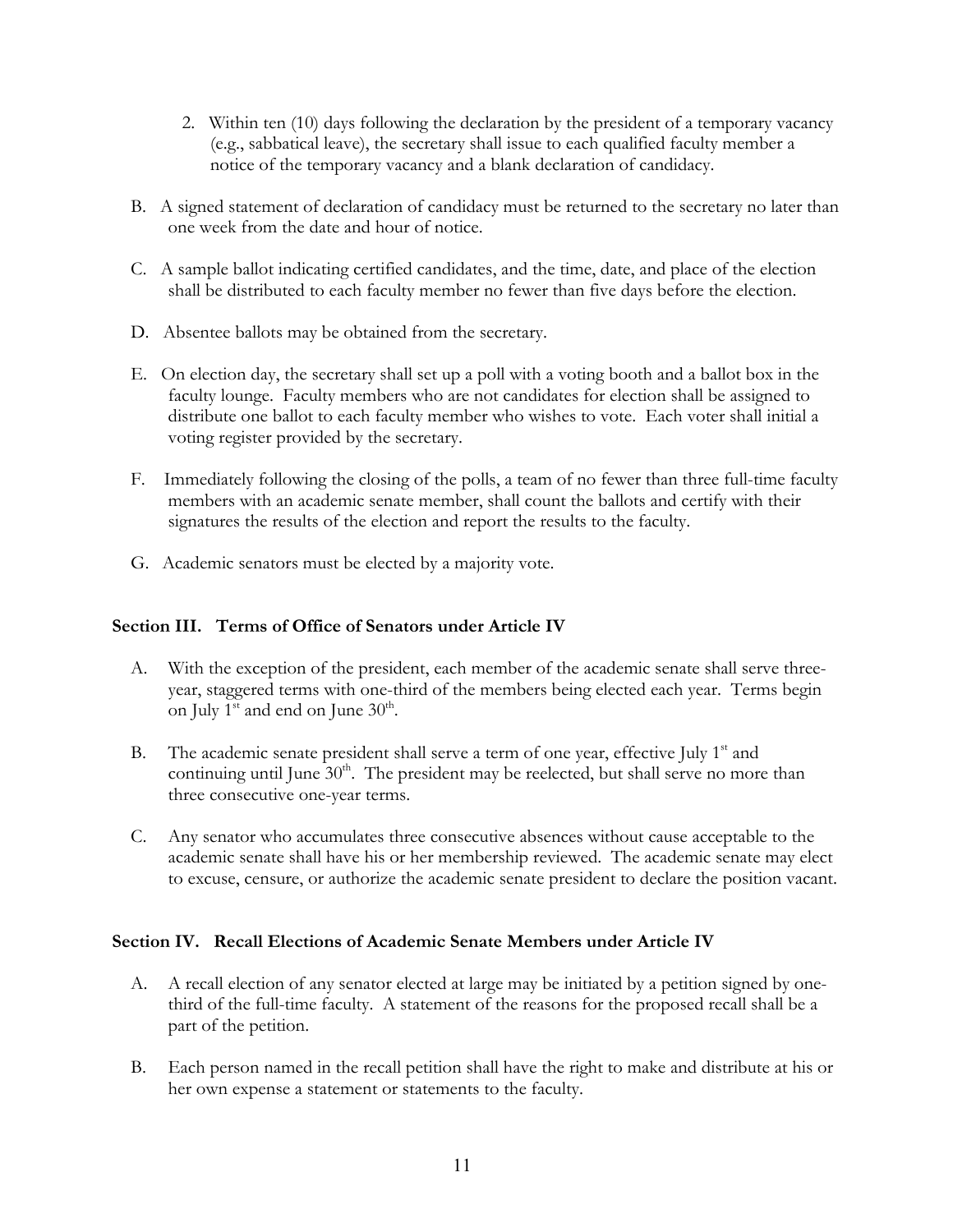- C. Recall elections shall be held within twenty duty days of the time the petition is delivered to the academic senate president or secretary. The recall election shall be by secret ballot.
- D. A vote of two-thirds by the full-time faculty members (not merely two-thirds of those voting) shall be required to sustain a recall.

ARTICLE V – Elections, Terms of Office, and Vacancies for the Division Senators

#### **Section I. Nomination and Election of Senators under Article V**

- A. Each academic year, the members of each respective division shall elect their division senator.
- B. Procedures for the election shall be determined by each respective division.

#### **Section II. Vacancies under Article V**

- A. Within five days following the declaration by the academic senate president of a vacancy due to absences or resignation, the respective division shall apply Section I, Article V to fill the vacancy.
- B. Within five days following the declaration by the academic senate president of a temporary vacancy, the respective division shall comply with Section I, Article V to fill the vacancy for the duration of the temporary vacancy.

#### **Section III. Terms of Office of Senators under Article V**

- A. Each member of the senate shall serve for the duration of his or her term as division senator.
- B. Any senator who accumulates three consecutive absences without cause acceptable to the academic senate shall have his or her membership reviewed.

#### **Section IV. Recall Elections of Senators under Article V**

- A. Division senators may be recalled only by their own respective division members.
- B. Procedures for a recall of a division senator shall be established by each respective division.

#### **Article VI – Elections, Terms of Office, and Vacancies for Part-time Faculty**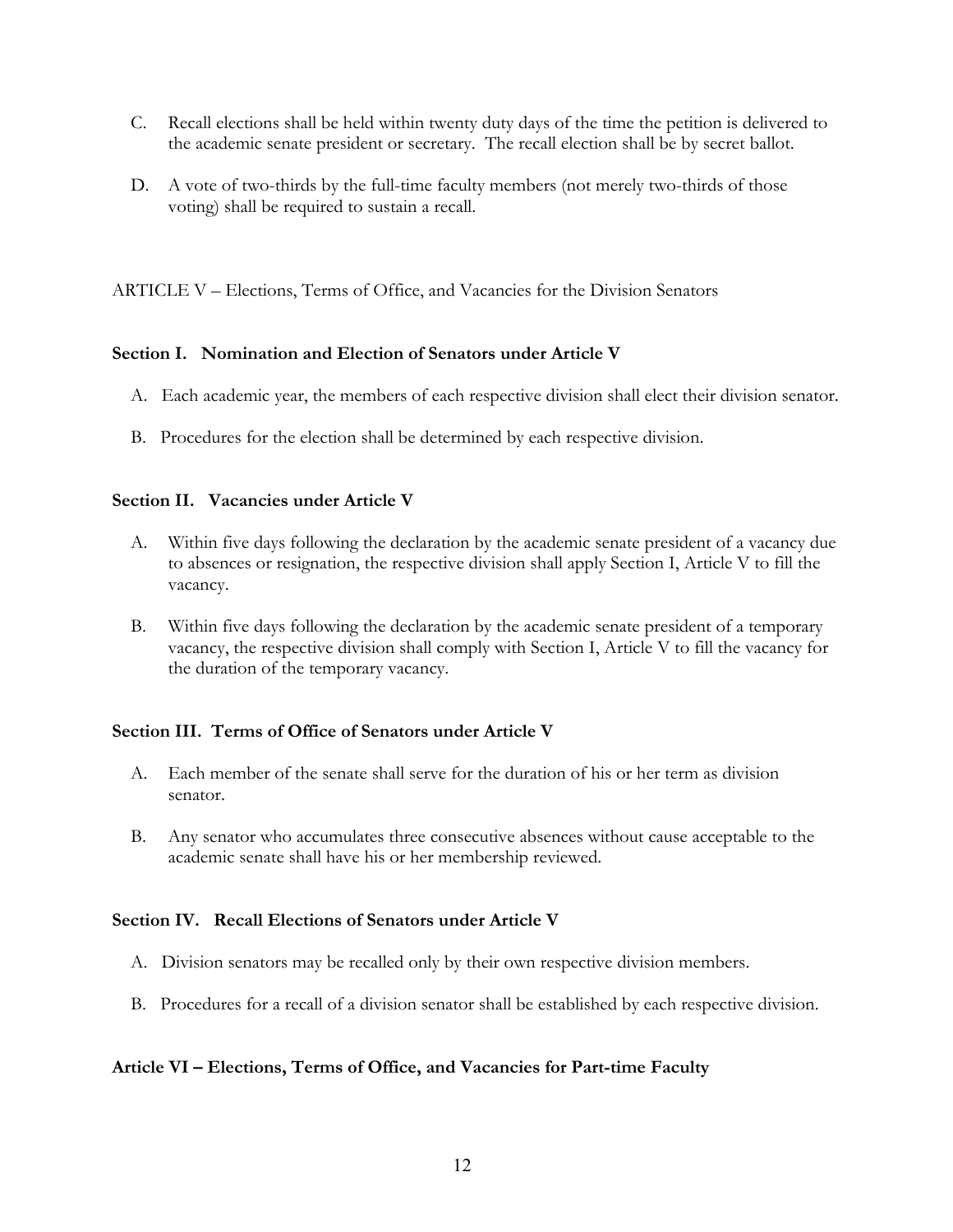#### **Section I. Nomination and Election of Senators under Article VI**

- A. Each academic year, the members of the part-time faculty shall elect two senators from among the part-time faculty.
- B. Procedures for the election shall be determined by the part-time faculty.

#### **Section II. Vacancies from Senate members under Article VI**

- A. Vacancies of part-time senators shall be declared in the following manner:
	- 1. Within ten days following the declaration by the president of vacancies of part-time faculty due to absences or resignation, the secretary shall issue to each qualified parttime faculty member a notice of the unexpired term and a blank declaration of candidacy.
	- 2. Within ten days following the declaration by the president of a temporary vacancy ( i.e., sabbatical leave), the secretary shall issue to each qualified part-time faculty member a notice of the temporary vacancy and a blank declaration of candidacy.
- B. A signed statement of declaration of candidacy must be returned to the secretary not later than one week from the date and hour of notice.
- C. A sample ballot indicating certified candidates, and the time, date, and place of the election shall be distributed to each part-time faculty member not less than five days before the election.
- D. Absentee ballots may be obtained from the secretary.
- E. On or before election day, ballots shall be distributed online and/or via mail by the secretary.
- F. Immediately following the closing of the polls, a team of not less than three part-time faculty members with an academic senate member, shall count the ballots and certify with their signatures, the results of the election and report the results to the part-time faculty.
- G. A majority of those voting shall be required to elect an academic senator.

#### **Section III. Terms of Office of Senators under Article VI**

- A. Each part-time member of the academic senate shall serve a one-year term, beginning on the first day of employment in the fall semester.
- B. Any part-time senator who accumulates three consecutive absences without cause acceptable to the academic senate shall have his or her membership reviewed. The academic senate may elect to excuse, censure, or authorize the academic senate president to declare the position vacant.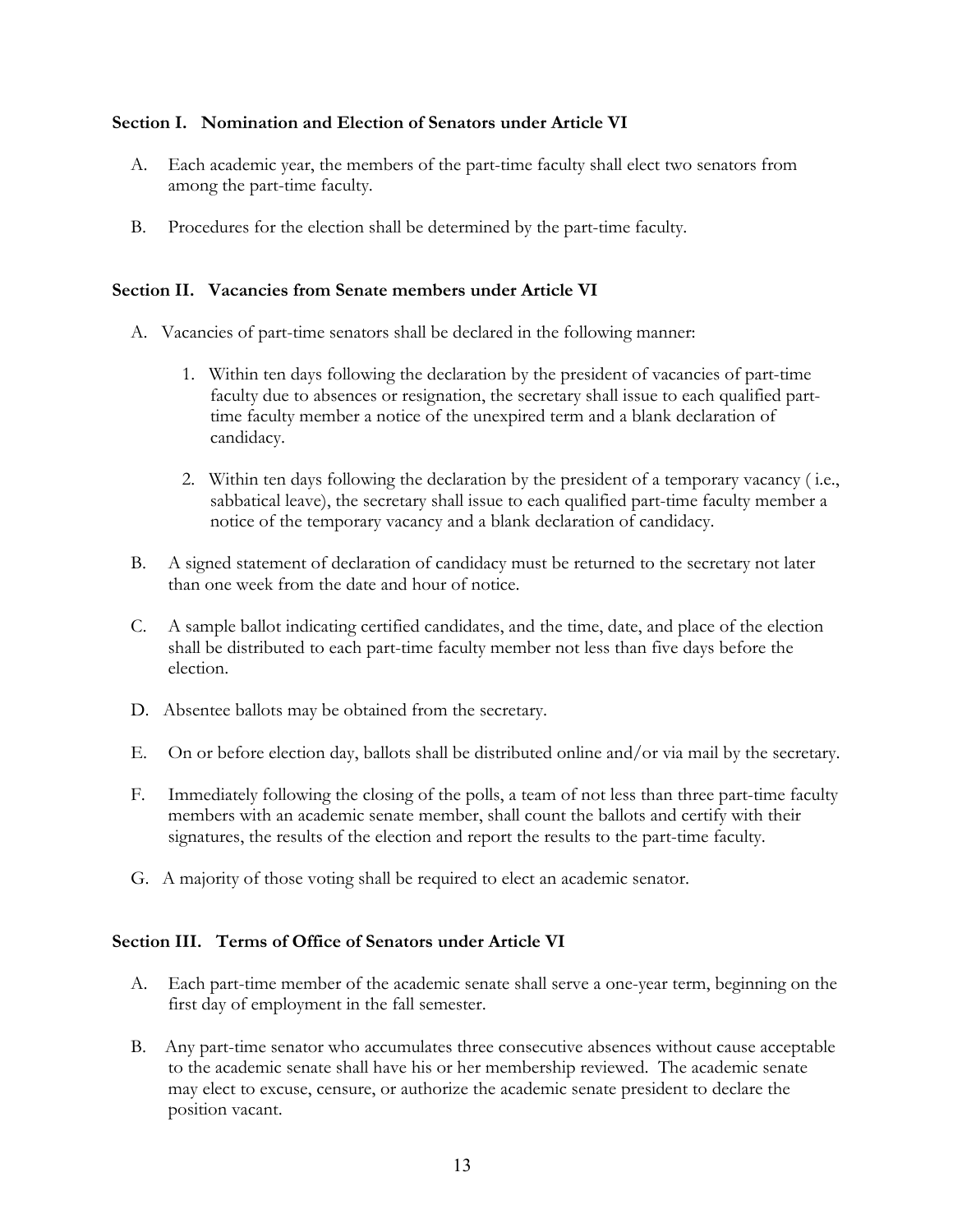#### **Section IV. Recall Elections of Academic Senate Members under Article VI**

- A. A recall election of any part-time senator elected at large may be initiated by a petition signed by one-third of the part-time faculty. A statement of the reasons for the proposed recall shall be a part of the petition.
- B. Each person named in the recall petition shall have the right to make and distribute at his or her own expense a statement or statements to the part-time faculty.
- C. Recall elections shall be held within twenty duty days of the time the petition is delivered to the academic senate president or secretary. The recall election shall be by secret ballot.
- D. A vote of two-thirds by the part-time faculty members (not merely two-thirds of those voting) shall be required to sustain a recall.

ARTICLE VII – Committees of the Academic Senate

- A. The academic senate president shall assign faculty members to academic senate standing and ad hoc committees, which is subject to approval by the academic senate.
- B. Whenever possible, the academic senate president will request volunteers prior to assigning members to work on a committee.
- C. The standing committees of the academic senate shall be:
	- 1. Curriculum & Instruction
	- 2. Flex Committee/Staff Development
	- 3. Equivalency
	- 4. Learning Support Services
	- 5. Distance Education
	- 6. Matriculation
	- 7. New Faculty
	- 8. Student Learning Outcome
	- 9. Basic Skills Initiative
	- 10. Admissions, Registration and Petitions

#### ARTICLE VIII – Amendments

A copy of any proposed amendments to the academic senate bylaws must be sent five days in advance to every faculty member by the secretary.

These bylaws may be amended by a majority vote of the faculty who vote.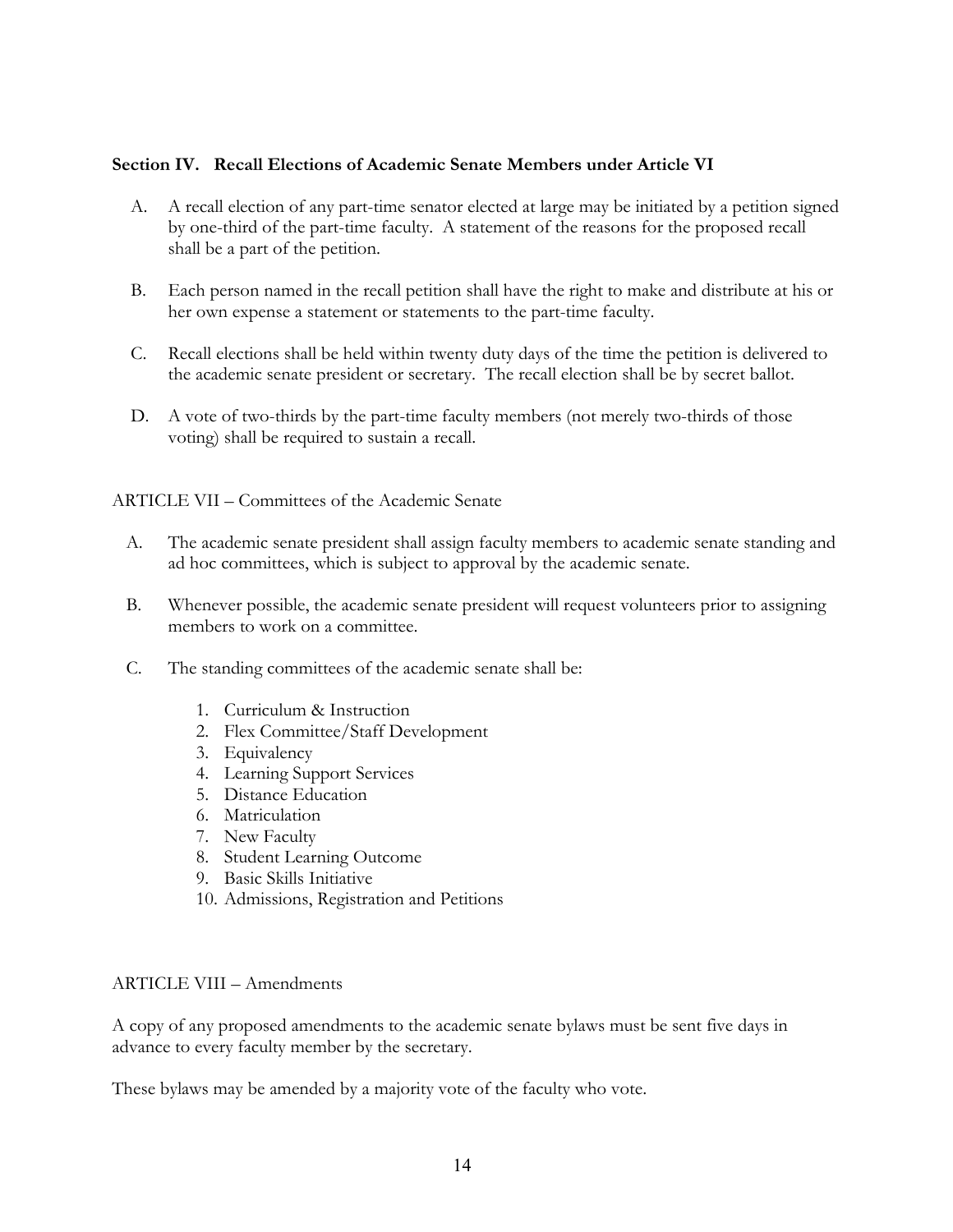#### **Academic Senate Committees**

#### **1. Curriculum**

Old Board Policy 3.24.2.5 – Curriculum and Instruction Committee (Board Resolution No. 11063)

The Curriculum and Instruction Committee shall serve in an advisory capacity to the Academic Senate by developing policy recommendations and procedures on Academic and Professional matters.

The three areas in which the Board of Trustees have elected to "rely primarily" on the advice and judgment of the Academic Senate and for which the Curriculum and Instruction Committee will provide policy recommendations and procedures are:

- 1. Curriculum, including establishing prerequisites and placing courses with disciplines
- 2. Degree and Certificate requirements
- 3. Grading policies

In addition, graduation requirements, general education requirements, transfer requirements, articulation agreements and other matters relating to the curriculum may be reviewed by the Curriculum and Instruction Committee for formulating policy recommendations and procedures to the Academic Senate.

The Curriculum and Instruction Committee will also serve in an advisory capacity to the Academic Senate and the Chief Executive Officer, the Board of Trustees designee, on academic and professional matters on areas where mutual agreement must be reached before being submitted to the Board of Trustees. The eight areas that the Curriculum and Instruction Committee will provide policy recommendations and procedures to the Academic Senate and the Chief Executive Officer are:

- 4. Educational program development
- 5. Standards or policies regarding student preparation and success
- 6. College governance structures, as related to faculty roles
- 7. Faculty roles and development in accreditation processes
- 8. Policies for faculty professional development activities
- 9. Processes for program review
- 10. Processes for institutional planning and budget development
- 11. Other academic and professional matters as mutually agreed upon.

In addition, community needs assessment, instructional methodologies, catalog and schedule development, and other matters relating to programs and instruction may also be reviewed by the Curriculum and Instruction Committee for formulating policy recommendations and procedures to the Academic Senate and the Chief Executive Officer.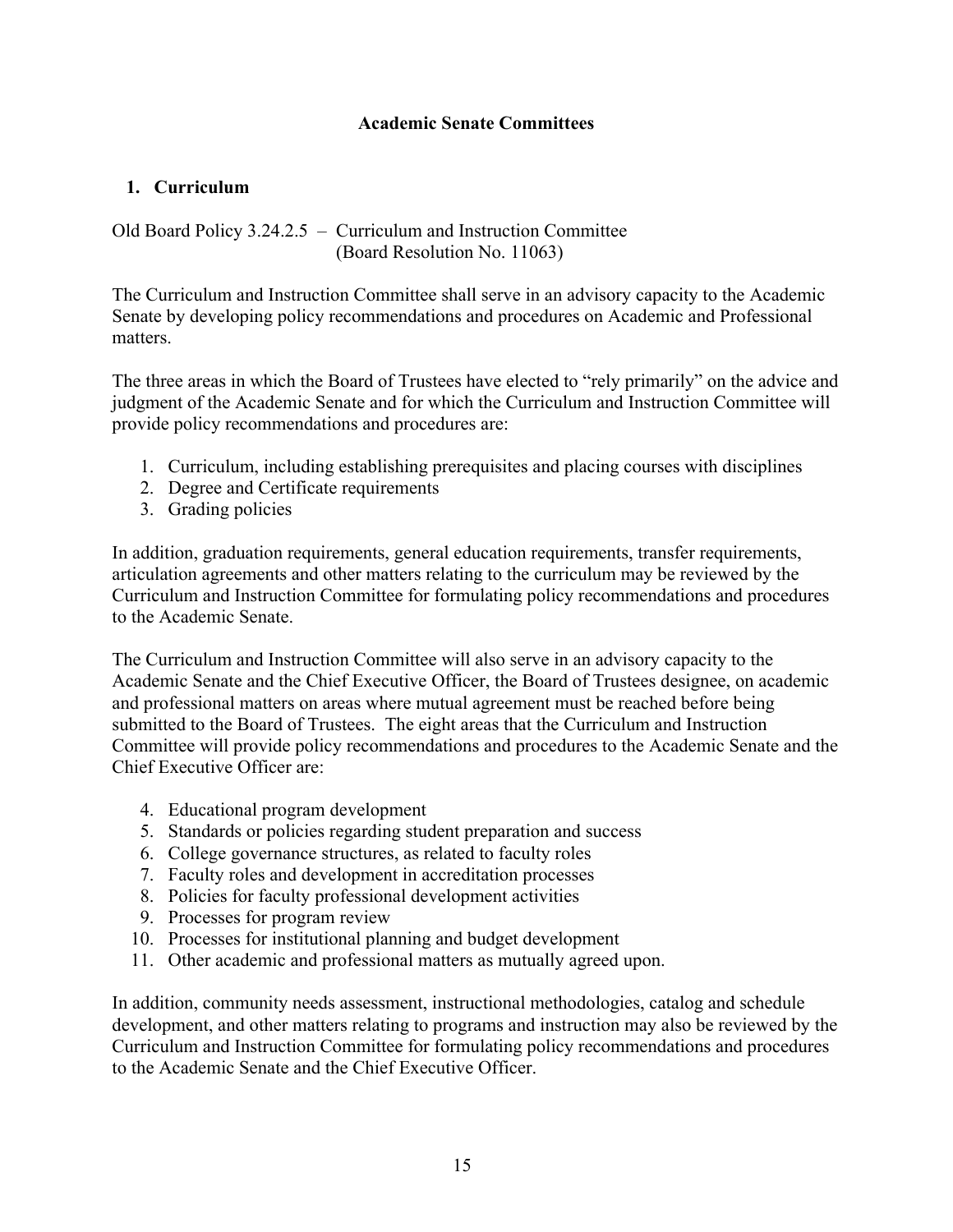#### VOTING MEMBERS

The voting members will be the Chief Instructional Officer (CIO), Academic Senate representative, division chairpersons, Dean of Vocational Education, Dean of Learning Services, Director of Nursing Education and Health Technologies, Vice President of Student Services, and the Associated Student Government representative.

The consulting members will be the Dean of Admissions, Matriculation Coordinator, Dean of External Campus Programs, and the Transfer Center Director

The Curriculum and Instruction Committee members are to attend all Curriculum and Instruction meetings or send their representative.

#### OPERATING GUIDELINES

The Chief Instructional Officer and the Academic Senate representative will co-chair the committee. Both the Chief Instructional Officer and the Academic Senate representative will sign off on approved committee action. Per Board Resolution No. 10641 (Shared Governance) both the Chief Instructional Officer and the Academic Senate representative will address the Curriculum and Instruction items to the Board of Trustees.

Items approved by the Curriculum and Instruction Committee will be sent to the Academic Senate for action prior to being placed on the agenda for the Board of Trustees.

The Chief Instructional Officer is responsible for providing clerical and administrative support to prepare and distribute agendas and minutes, place Curriculum and Instruction matters on the Board agenda, and coordinate projects as directed by the Curriculum and Instruction Committee.

#### REVIEW AND REVISION

The function, membership, and procedures of the Curriculum and Instruction Committee will be subject to review every two years by the Board of Trustees, or its designee, and the Academic Senate. In addition, this section may be reviewed by mutual agreement of the Board of Trustees, or its designee, and the Academic Senate.

#### **2. Educational Policies**

Activation of Senate Subcommittee: Educational Policies (09-01-2004)

The IVC Academic Senate charges the Educational Policies subcommittee to study educational issues of concern to the Academic Senate, to participate with the Policies and Procedures Task Force in the development of recommendations for the Academic Senate and the ICCD Board of Trustees, and to be the standing committee that recommends educational policies and procedures to the full Academic Senate for approval.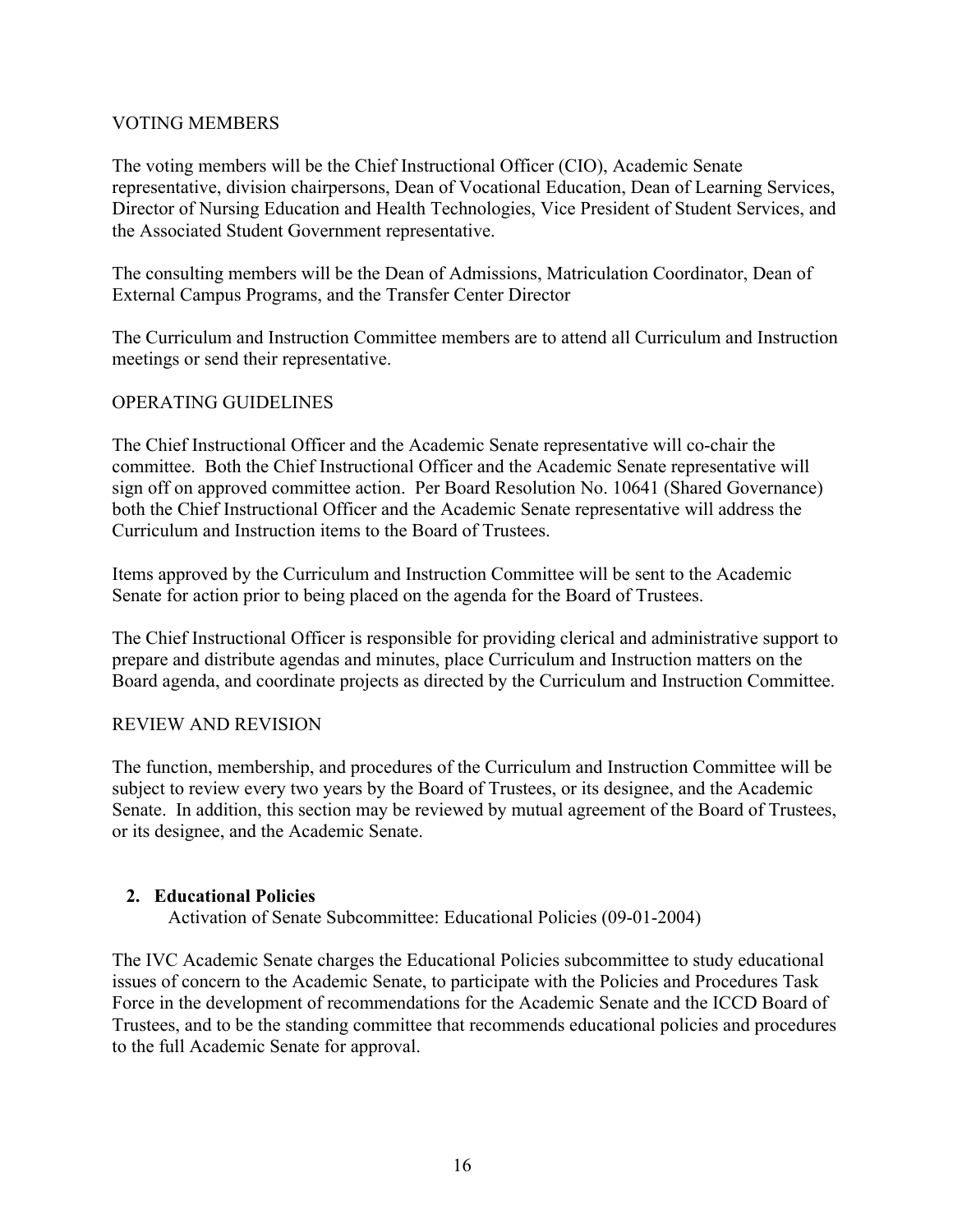#### **3. Standards and Practices**

Activation of Senate Subcommittee: Standards & Practices (09-01-2004)

The IVC Academic Senate charges the Standards & Practices subcommittee to conduct various activities as needed and assigned by the President of the IVC Academic Senate and to make recommendations to the full Academic Senate for approval. The Standards & Practices subcommittee's activities include, but are not limited to, conducting Disciplines List hearings, monitoring compliance with the Full Time/Part Time Ratio (75/25 rule), reviewing the faculty role in accreditation, reviewing Senate bylaws and rules, administering designated awards presented by the Academic Senate, and drafting position papers and resolutions on issues of concern to IVC faculty.

#### **4. Faculty Professional Development**

Activation of Senate Subcommittee: Faculty Professional Development (09-01-2004)

The IVC Academic Senate charges the Faculty Professional Development subcommittee to develop processes and activities to promote good practices in faculty development. The subcommittee should provide guidance in all aspects of faculty development including the development of innovations in teaching/learning strategies and the promotion of academically sound teaching/learning practices.

#### **5. Equivalency**

Old Board Policy 3.5.8.4 – Equivalency Committee Membership

- 1. The Equivalency Committee shall consist of three faculty members, appointed by the Academic Senate President, two full-time faculty members from the division or department in which the candidate will be employed, and the Chief Instructional Officer or Chief Student Services Officer or their designee.
- 2. The chair of the Equivalency Committee shall be selected by the members of the committee.
- 3. Up to two additional full-time faculty members or appropriate administrators with expertise in the academic area in which the applicant is to work may serve on the Equivalency Committee. When a full-time faculty member is not available from the academic area, a faculty member from a related academic area may substitute.

Old Board Policy 3.5.8.5 – Equivalency Committee Procedures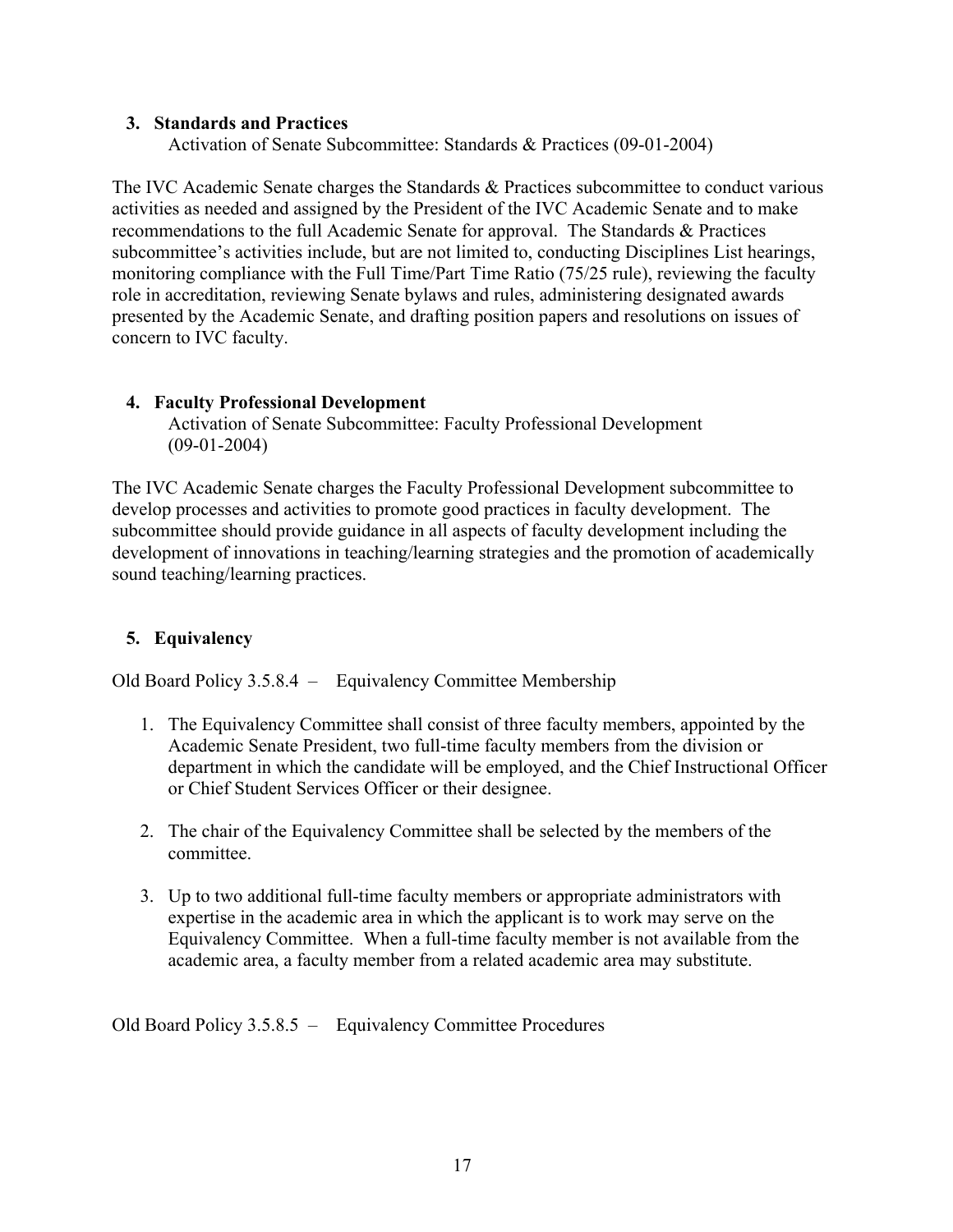- 1. To assure campus-wide consistency in applying equivalency criteria, the Human Resources Office shall send to the Equivalency Committee all applications which fail to meet minimum qualifications.
- 2. For approval of equivalency, a majority vote of the Equivalency Committee is required. A majority of the members of the committee shall constitute a quorum, however at least one division/department representative must be in attendance for a decision to be rendered.
- 3. The Equivalency Committee shall make its recommendations to the Selection Committee in a timely manner.
- 4. A disposition form will be completed for each candidate considered for equivalency and kept on file in the Human Resources Office with a copy sent to the Office of Instruction.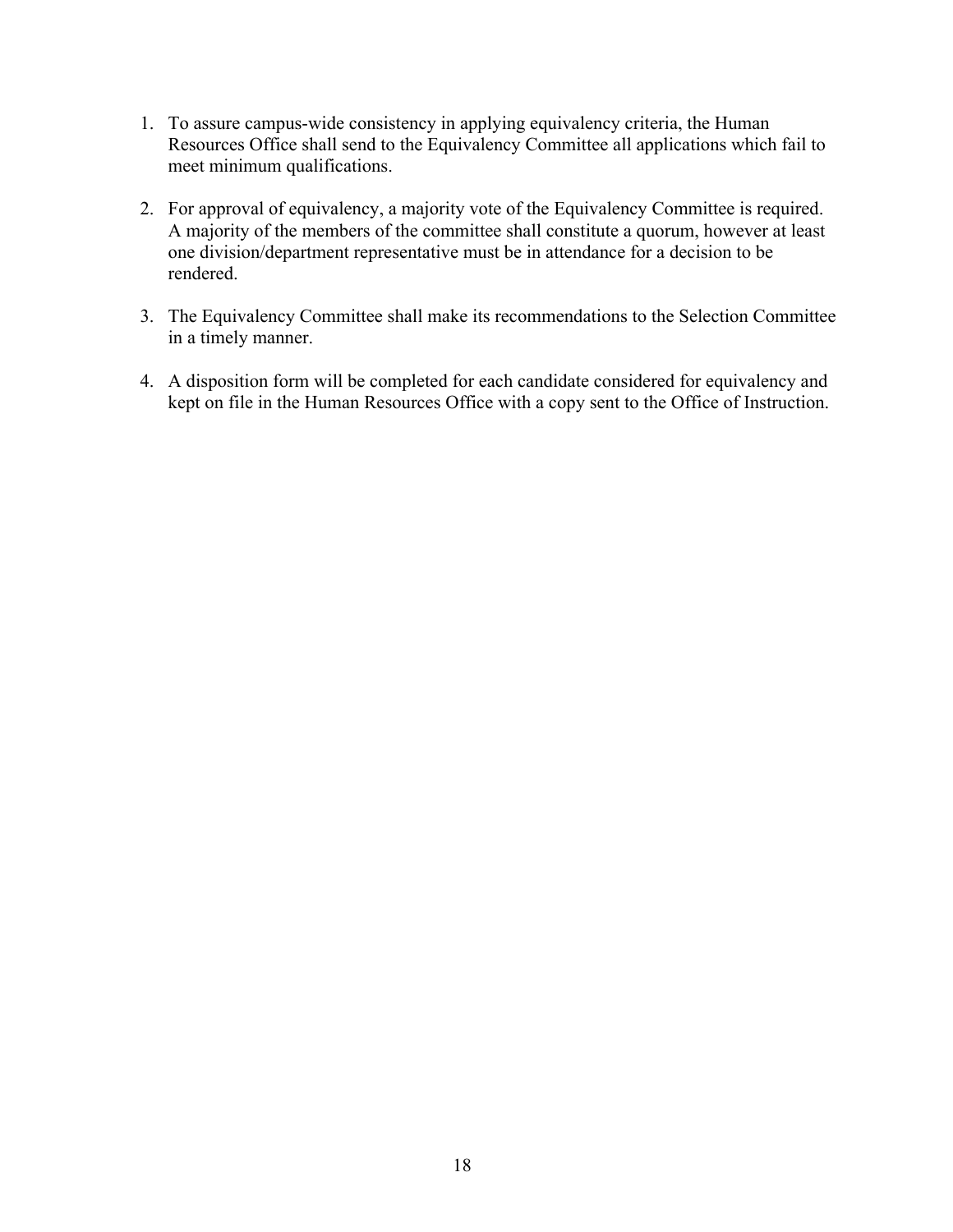#### **BP 2000 Setting Policy**

#### Reference: (New BP)

The Imperial Community College District Board of Trustees believes that a major trustee role is to set policy for the District. In setting policy, the Board wants to create and work within a participatory environment with respect for students and all employee groups. For developing policies regarding the academic and professional matters numbers a, b, and c, the Board will consult collegially with the faculty by relying primarily on the advice and judgment of the Academic Senate (per previous agreement with the Senate).\*

For developing policy regarding the other five academic and professional matters, the Board will consult with the faculty through the mutual agreement process previously agreed upon. At Imperial Community College District, the mutual agreement process is the use of the shared governance structures consisting of councils, committees, and the Coordinating Board. Further, representatives of staff and student groups are encouraged to work within the established processes to address the issues of the District.

The Board of Trustees values consensus building; however, it realizes it legal responsibility to make final decisions regarding policy.

**Legal Reference:** Title 5 sections 51023.5-51023.7 and 53200-53204.

\*For the following items, the Board of Trustees will rely primarily upon the advice of the Academic Senate:

- a. Curriculum, including establishing pre-requisites and placing courses within disciplines.
- b. Degree and Certificate requirements.
- c. Grading policies

For the following items, the Board of Trustees will come to mutual agreement with the Academic Senate:

- d. Educational program development.
- e. Standards or policies regarding student preparation and success.
- f. District and college governance structures, as related to faculty roles.
- g. Faculty roles and development in accreditation processes.
- h. Policies for faculty professional development activities.
- i. Processes for program review.
- j. Processes for institutional planning and budget development.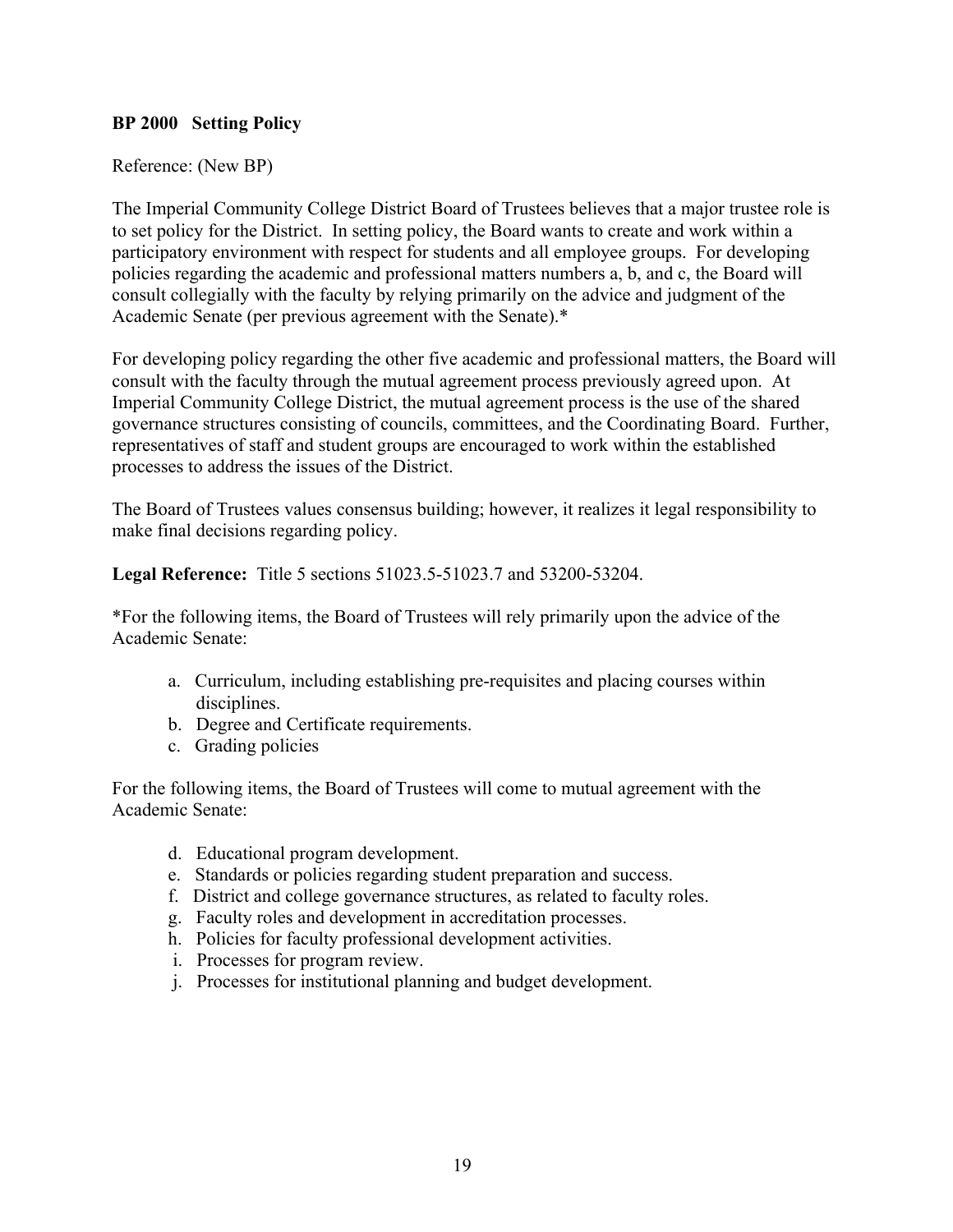**Old Board Policy 3.7 – Shared Governance** (Board Resolution Nos. 10338, 10641, 11062)

Education Code Section 70902 (b) (7) states that each local governing board shall:

Establish procedures not inconsistent with minimum standards established by the board of governors to ensure faculty, staff, and students the opportunity to express their opinions at the campus level and to ensure that these opinions are given every reasonable consideration, and the right to participate effectively in district and college governance, and the right of academic senates to assume primary responsibility for making recommendations in the areas of curriculum and academic standards.

The Board of Trustees of Imperial Valley College hereby adopts the following policy to ensure faculty, staff, students, and administrators the opportunity to participate effectively in college governance.

#### 3.7.1 – COLLEGE COUNCIL

#### 1. Philosophy

Shared governance is a decision-making process committed to the best interests of our students and our institution based upon participation of those affected by decisions an environment of cooperation and trust.

One of the basic principles of academic governance in higher education is that effective decisions derive from the powers vested by law in governing boards, the faculty, staff, students, and administrators. Because these sources of information are vital to the development and implementation of sound educational policy, Imperial Valley College wishes to encourage to the best extent possible the practice of shared governance.

Shared governance recognizes and, indeed, is predicated on the sincere commitment on the part of all participants to our students, our professions, and our institution. It is a complex process of consultation that demands from faculty, staff, students, and administrators, a respect for divergent opinions, a sense of mutual trust, and a willingness to work together for the good of the instructional enterprise.

Shared governance embraces the basic objective that all key parties of interest should be given the opportunity to participate jointly in developing recommendations and priorities for the well-being of the institution.

#### 2. Purpose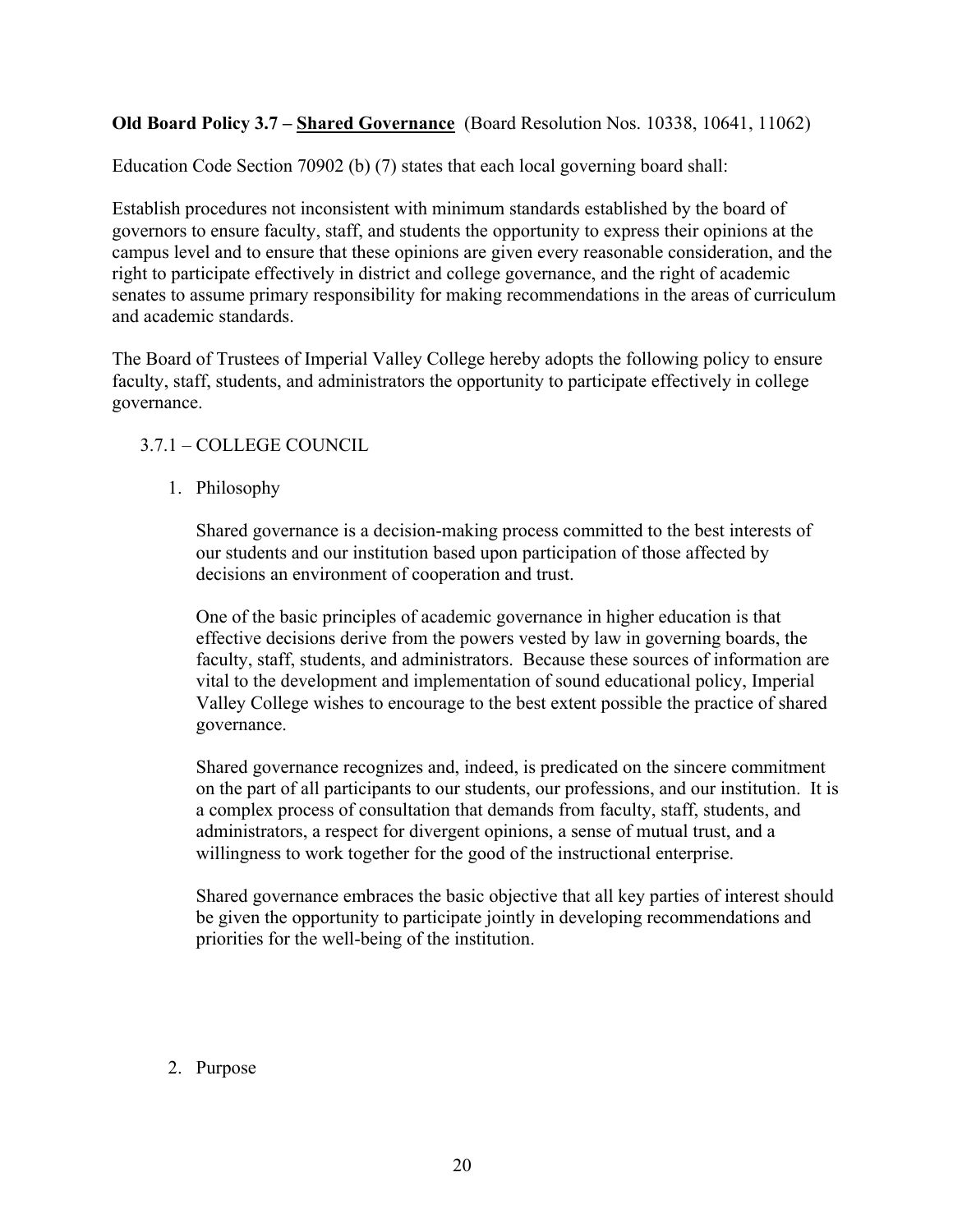- a. To ensure faculty, staff, students, and administrators the opportunity to express their opinions and ideas at the campus level and to ensure that these opinions and ideas are given every reasonable considerations.
- b. To establish a process which allows faculty, staff, students, and administrators the opportunity to make recommendations to the College President or other policy making college committees.
- 3. Functions
	- a. To convey to the College President the views of the campus community on matters relevant to the orderly functioning of the college.
	- b. To make recommendations to the College President on which college committees or task forces are needed or should be activated.
	- c. To make recommendations on proposed college policies developed by the College President or other policy making college committees.
	- d. To disseminate proposed or current policy and regulations to the constituent groups for feedback prior to making recommendations to the College President or other policy making college committees.
	- e. To allow for discussion and recommendations to be a shared process by representatives of all four constituent groups.
- 4. Structure
	- a. The following college constituencies retain all rights granted by law and/or regulations. The four groups represented in this shared governance structure are faculty, classified staff, students, and administrators.
	- b. The permanent members of the College Council are:
		- (1) Three faculty members: two faculty appointed by the Academic Senate, one faculty elected at large.
		- (2) Three classified at large.
		- (3) Three students at large.
		- (4) Three administrators: one non-instructional, two instructional.
		- (5) The College President is an ex-officio member.
		- (6) The Executive Director is an ex-officio member.
	- c. A Chair and Vice Chair will be elected by the members of the College Council.
	- d. The College Council may create ad hoc committees as needed to address collegewide issues and task forces to address specific (single item) issues.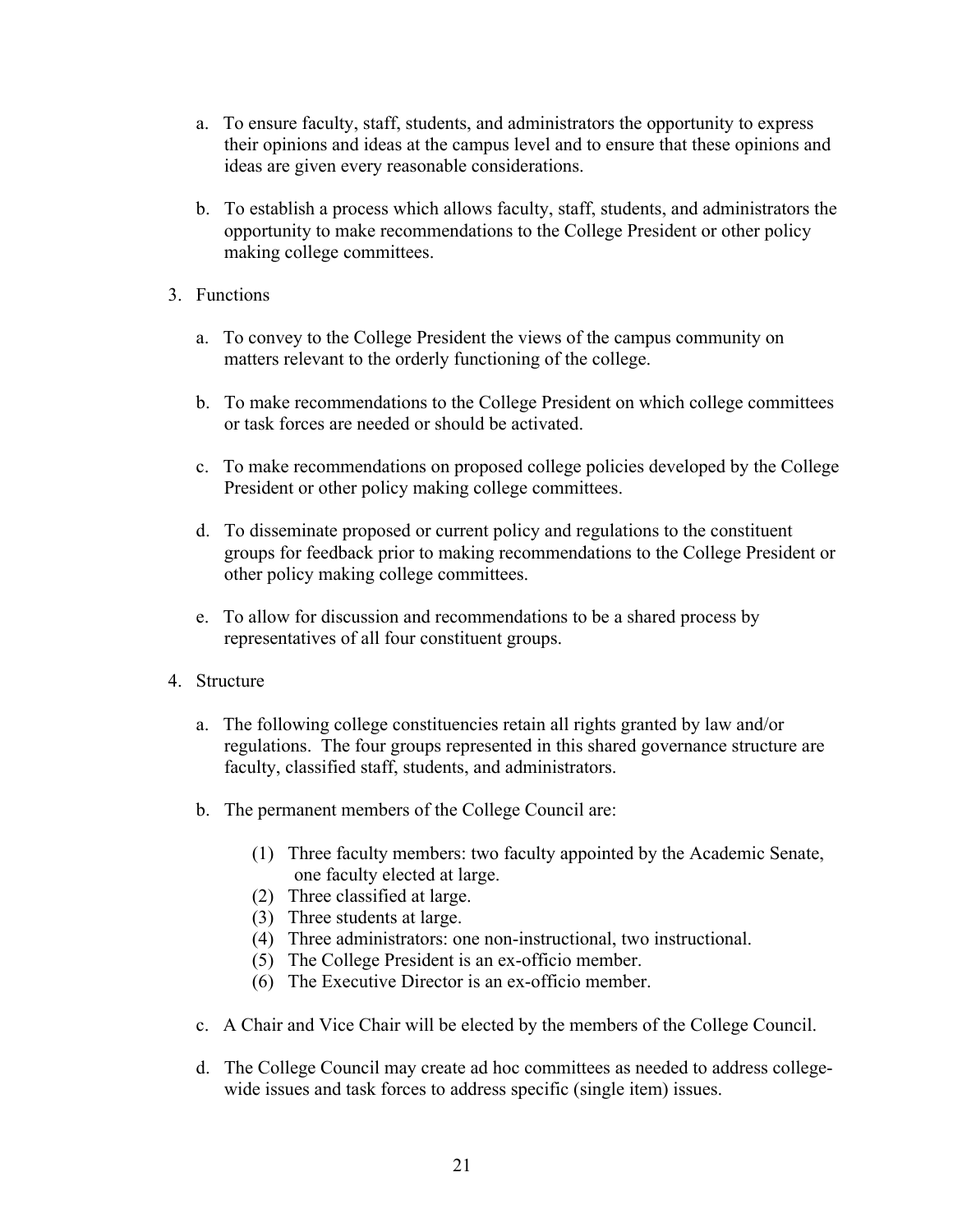- e. Operational procedures for the College Council will be developed and maintained by its members.
- f. This section of the Imperial Valley College Shared Governance Policy shall be subject to review every two years by the College Council or as directed by the Board of Trustees or its designee. When members of the College Council approve proposed revisions to this section, the recommendations will be presented to the College President and, thereafter, to the Board of Trustees.

#### 3.7.2 – ACADEMIC SENATE

When presented with policies on the following Academic and Professional Matters, the Board of Trustees elects to rely primarily on the advice and judgment of the Academic Senate:

- a. Curriculum, including establishing pre-requisites and placing courses within disciplines;
- b. Degree and Certificate requirements; and
- c. Grading policies.

When presented with policies on the following Academic and Professional Matters, the Board of Trustees elects for mutual agreement between the Academic Senate and the Board of Trustees, or its designee:

- d. Educational program development;
- e. Standards or policies regarding student preparation and success;
- f. College governance structures, as related to faculty roles;
- g. Faculty roles and development in accreditation processes;
- h. Policies for faculty professional development activities;
- i. Processes for program review; and
- j. Processes for institutional planning and budget development.

#### Procedures to "rely primarily on the advice and judgment of the Academic Senate."

Primary responsibility is not construed by the Academic Senate to mean sole responsibility. The Academic Senate shall consult with students, staff, and administration, providing them with a place to participate and hear their views before it engages in any kind of academic policy development. In addition, when an Academic Senate committee prepares policy in an area where the Academic Senate has been delegated primary responsibility, it will consult with the College President throughout the development of the policy. Once approved by the Academic Senate, the policy will be sent to the College President to be placed on the agenda of the next meeting of the Board of Trustees.

Procedures to reach "mutual agreement by written resolution."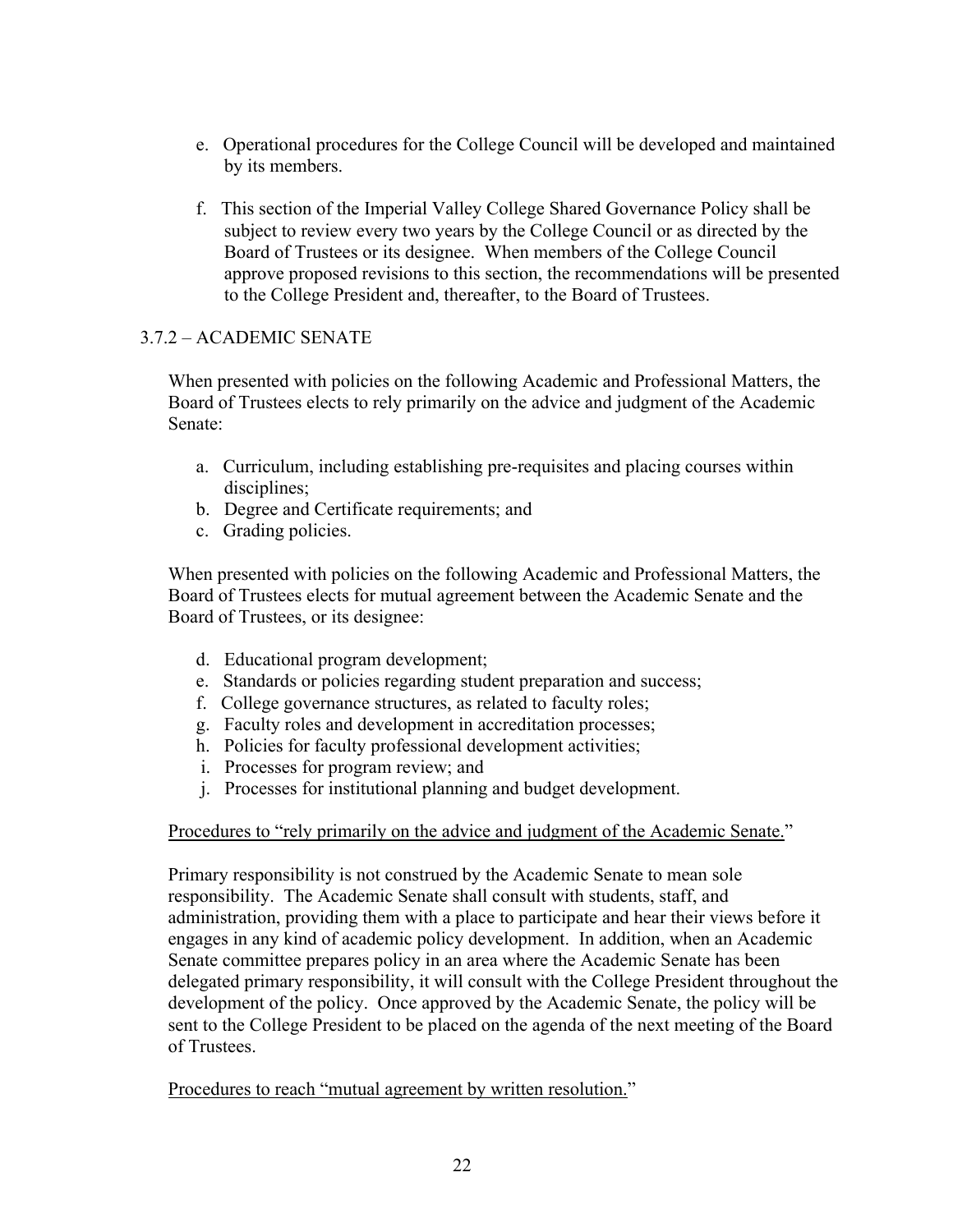The faculty and administration shall consult with students and staff, providing them with a place to participate and hear their views before reaching mutual agreement and recommending a policy to the Board of Trustees. After the Academic Senate and the Board of Trustees, or its designee, reach mutual agreement, the policy shall be placed on the agenda of the next regular meeting of the Board of Trustees.

#### Review and Revision

- 1. This section shall be subject to review every two years by the Board of Trustees or its designee and the Academic Senate. In addition, this section may be revised by mutual agreement of the Board of Trustees, or its designee, and the Academic Senate.
- 2. The Academic Senate, while in the process of consulting collegially, shall retain the right to meet with or appear before the Board of Trustees with respect to the views, recommendations, or proposals of the Academic Senate (Section 53203c).
- 3. After consultation with the administration of the college, the Academic Senate may present its views and recommendations to the Board of Trustees (Section 53203c).
- 4. When the Board of Trustees elects to rely primarily upon the advice and judgment of the Academic Senate, the recommendations of the Senate will normally be accepted and only in exceptional circumstances and for compelling reasons will the recommendations not be accepted. Upon request of the Academic Senate, the Board of Trustees will promptly communicate in writing its reasons for not accepting a recommendation of the Academic Senate (Section 53203d).
- 5. When the Board of Trustees elects to provide for mutual agreement with the Academic Senate, and agreement has not been reached, existing policy shall remain in effect unless such policy exposes the district to legal liability or substantial fiscal hardship (Section 53203d).
- 6. When the Board of Trustees elects to provide for mutual agreement with the Academic Senate, and there is no existing policy, the governing board may act, after a good faith effort to reach agreement, only for compelling legal, fiscal, or organizational reasons (Section 53203d).
- 7. The appointment of faculty members to serve on college or district committees, task forces, or other groups dealing with Academic and Professional Matters, shall be made, after consultation with the chief executive officer, by the Academic Senate (Section 53203f).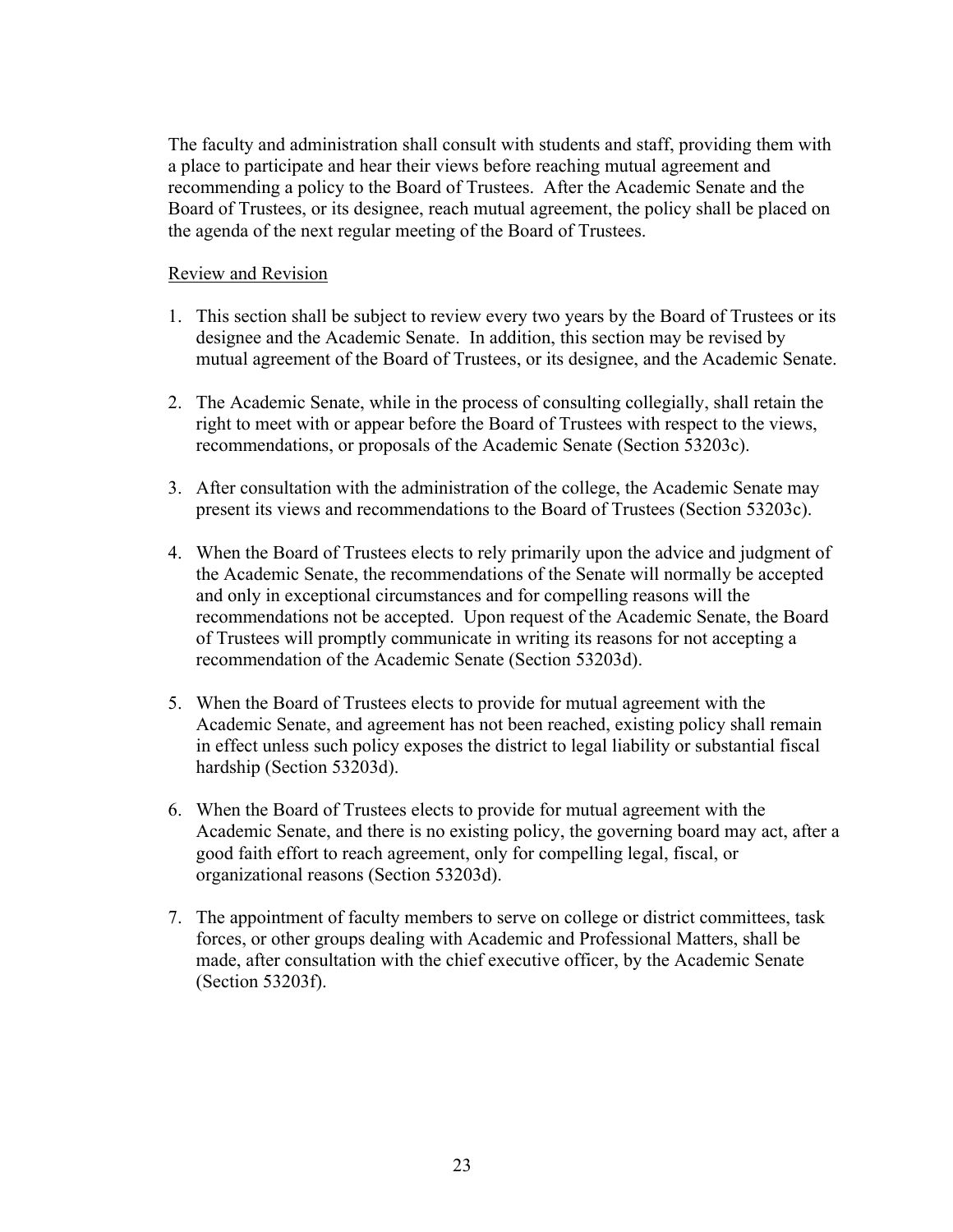## **Summary of AB 1725**

#### **Section 70902 (b)(7) – Governing Boards; Delegation**

The governing board of each district shall establish procedures to ensure faculty, staff, and students the opportunity to express their opinions at the campus level, and to ensure that these opinions are given every reasonable consideration, and the right of *academic senates* to assume primary responsibility for making recommendations in the areas of curriculum and academic standards.

#### **Section 87359 (b) – Waiver of Minimum Qualifications; Equivalency**

The agreed upon process shall include reasonable procedures to ensure that the governing board relies primarily upon the advice and judgment of the *academic senate*. The process shall further require that the governing board provide the *academic senate* with an opportunity to present its views to the governing board before the board makes a determination.

#### **Section 87360 (b) – Hiring Criteria**

Hiring criteria, policies, and procedures for new faculty members shall be developed and agreed upon jointly by the representatives of the governing board and the *academic senate*.

#### **Section 87458 (a) – Administrative Retreat Rights**

The agreed upon process shall include reasonable procedures to ensure that the governing board relies primarily upon the advice and judgment of the *academic senate*. The process shall further require that the governing board provide the *academic senate* with an opportunity to present its views to the governing board before the board makes a determination.

#### **Section 87610.1 (a) – Tenure Evaluation Procedures**

The faculty's exclusive representative shall consult with the *academic senate* prior to engaging in collective bargaining regarding those procedures.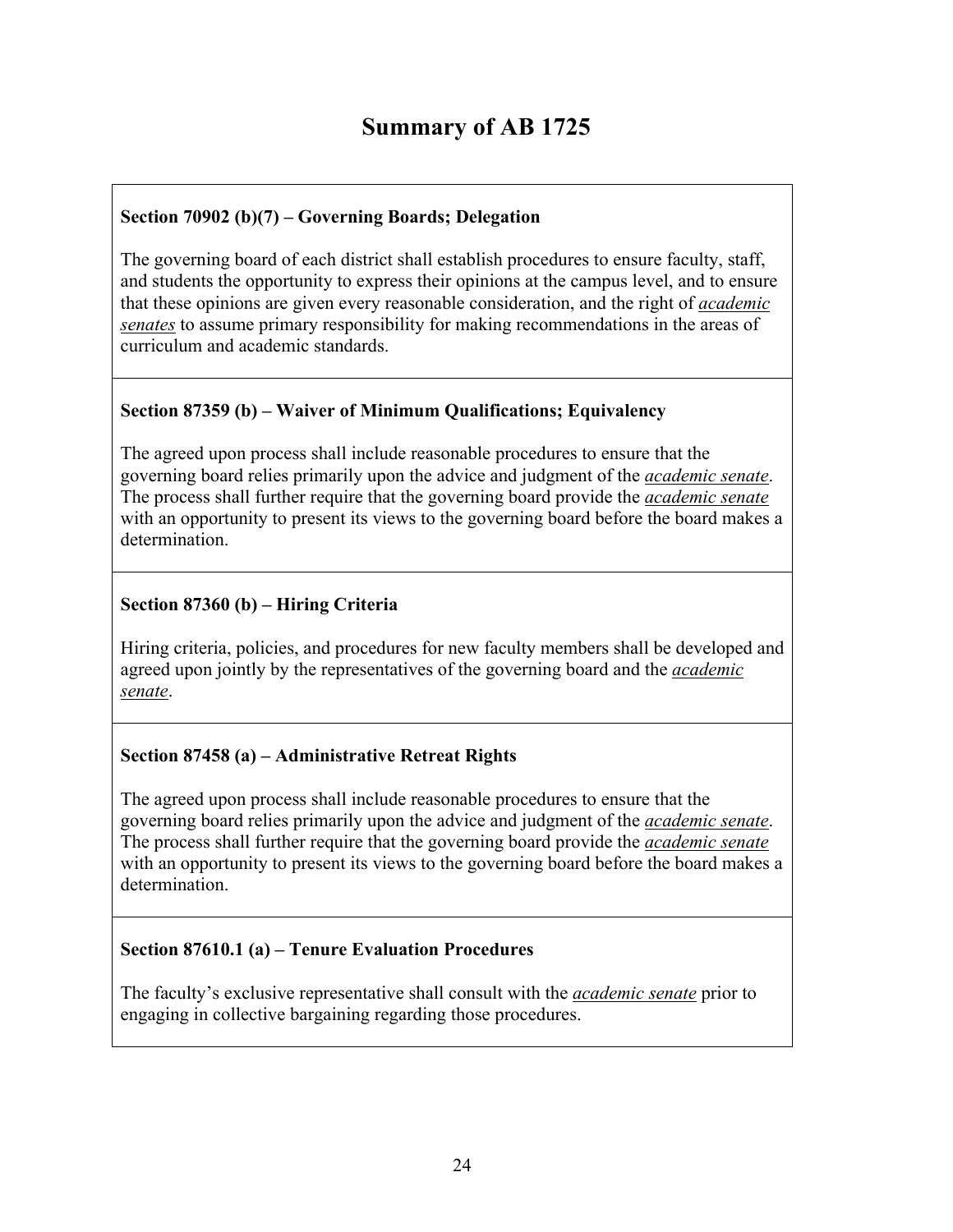#### **Section 87615 (b) – Minimum Degree Requirements; Exceptions**

The agreed upon process shall include reasonable procedures to ensure that the governing board relies primarily upon the advice and judgment of the *academic senate*. The process shall further require that the governing board provide the *academic senate* with an opportunity to present its views to the governing board before the board makes a determination.

#### **Section 87663 (f) – Evaluation Procedures**

The faculty's exclusive representative shall consult with the *academic senate* prior to engaging in collective bargaining regarding those procedures.

#### **Section 87743.2 – Faculty Service Areas**

The exclusive representative shall consult with the *academic senate* in developing its proposals with regards to faculty service areas.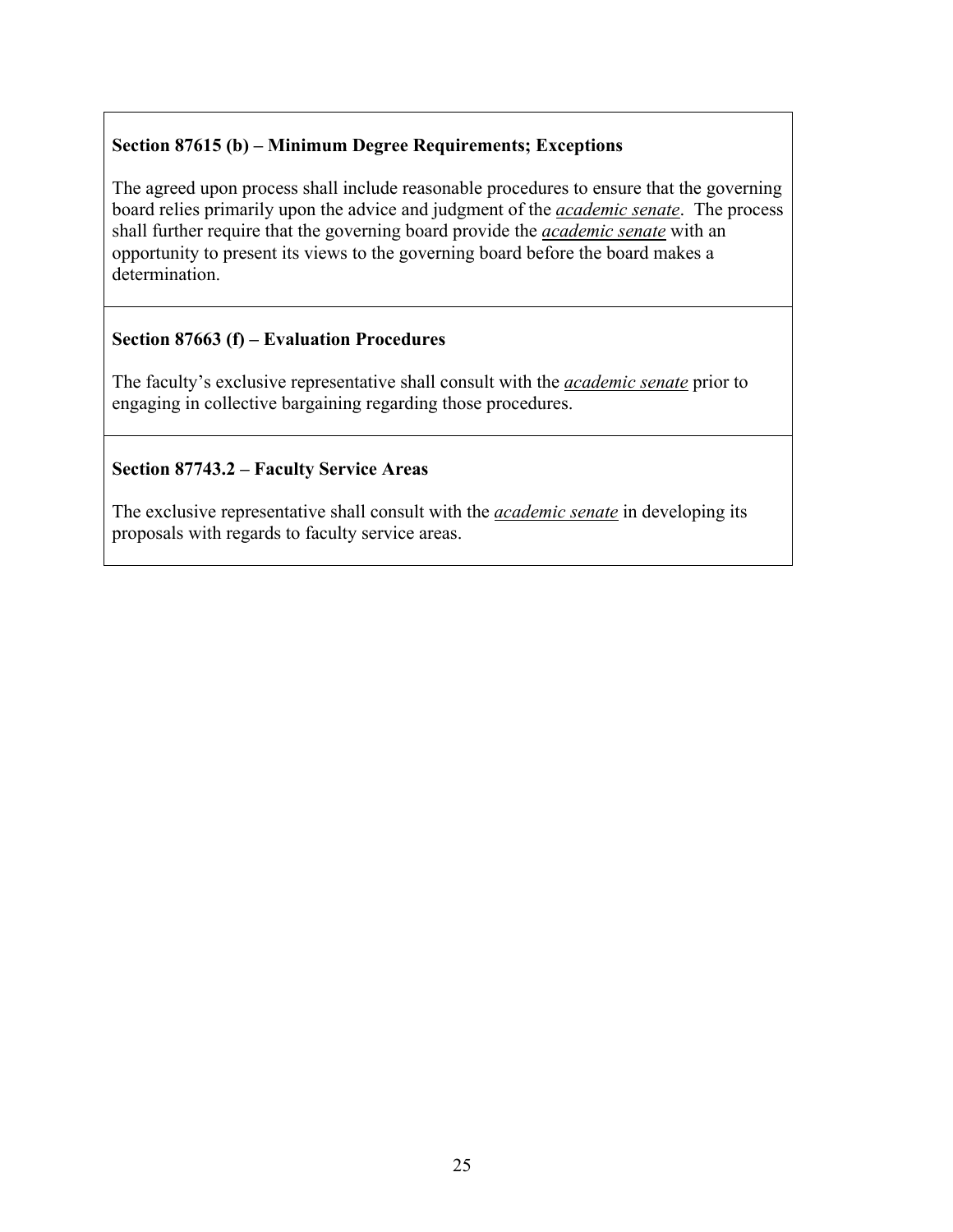## **Summary of Title V – California Code of Regulations**

#### **Section 53200 – Definitions**

**Academic Senate** means an organization whose primary function is to make recommendations with respect to *academic and professional matters*.

**Academic and Professional matters** means the following policy development matters:

- 1. Curriculum, including establishing prerequisites.
- 2. Degree and certificate requirements.
- 3. Grading policies.
- 4. Educational program development.
- 5. Standards or policies regarding student preparation and success.
- 6. College governance structures, as related to faculty roles.
- 7. Faculty roles and involvement in accreditation processes.
- 8. Policies for faculty professional development activities.
- 9. Process for program review.
- 10. Processes for institutional planning and budget development.
- 11. Other *academic and professional matters* as mutually agreed upon.

**Consult Collegially** means that the district governing board shall develop policies on *academic and professional matters* through either or both of the following:

- 1. rely primarily upon the advice and judgment of the *academic senate*, or
- 2. the governing board, or its designees, and the *academic senate* shall reach mutual agreement by written resolution, regulation, or policy of the governing board effectuating such recommendations.

#### **Section 53203 – Powers**

- A) The governing board shall adopt policies for the appropriate delegation of authority and responsibility to its college *academic senate*.
- B) In adopting the policies described in section (a), the governing board or designees shall *consult collegially* with the *academic senate*.
- C) While *consulting collegially*, the *academic senate* shall retain the right to meet with or appear before the governing board with respect to its views and recommendations. In addition, after consultation with the administration, the *academic senate* may present its recommendations to the governing board.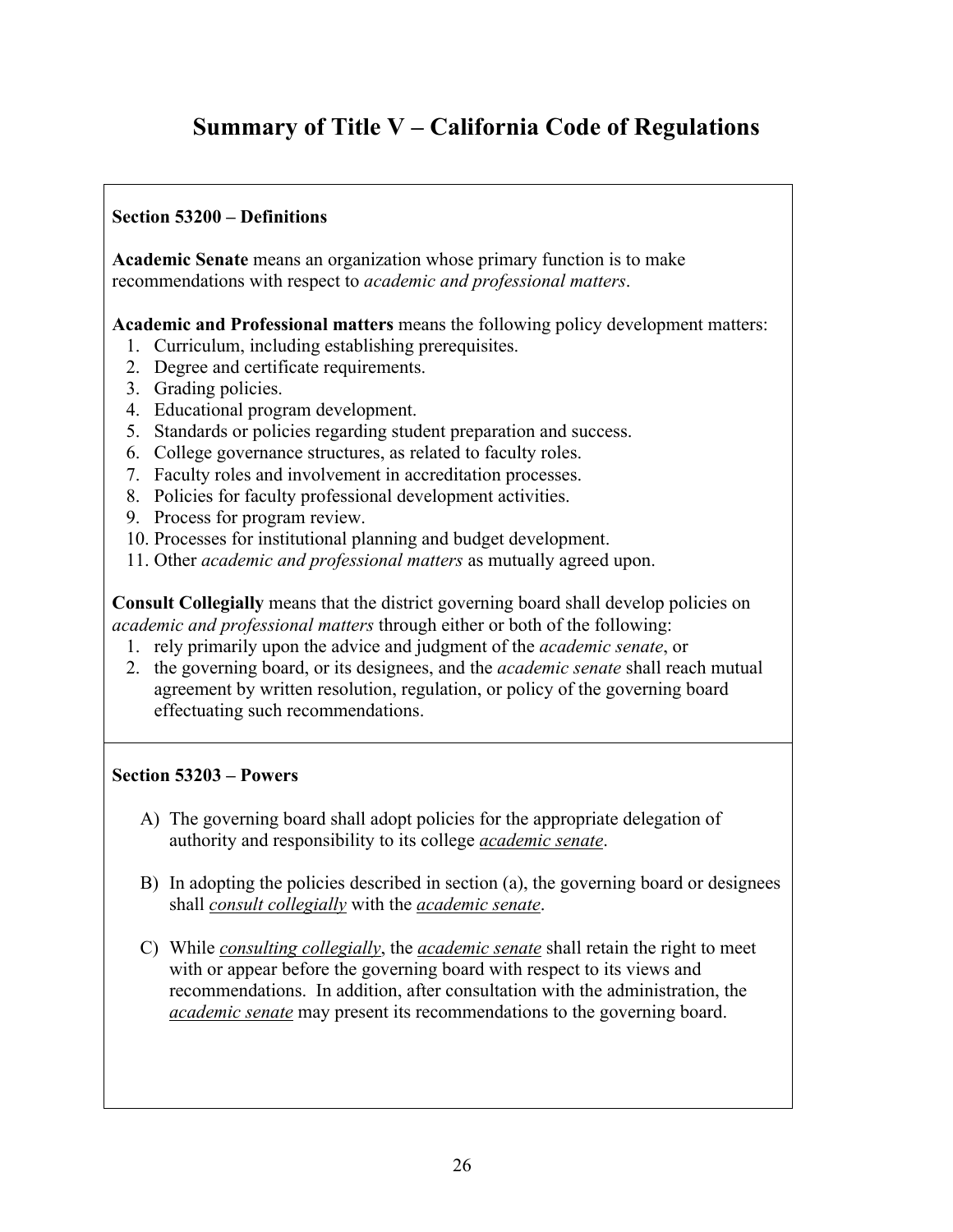- D) The governing board shall adopt procedures for responding to recommendations of the *academic senate* that incorporate the following:
	- 1. When the board elects to rely primarily upon the advice and judgment of the *academic senate*, the recommendation of the senate will normally be accepted, and only in exceptional circumstances and for compelling reasons will the recommendations not be accepted.
	- 2. When the board elects to provide for mutual agreement with the *academic senate*, and an agreement has not been reached, existing policy shall remain in effect unless such policy exposes the district to legal liability or fiscal hardship. In cases where there is no existing policy, or when legal liability or fiscal hardship requires existing policy to be changed, the board may act, after a good faith effort to reach agreement, only for compelling legal, fiscal, or organizational reasons.
- E) An *academic senate* may assume such responsibilities and perform such functions as may be delegated to it by the governing board.
- F) The appointment of faculty members to serve on college committees shall be made, after consultation with the chief executive officer or designee, by the *academic senate*.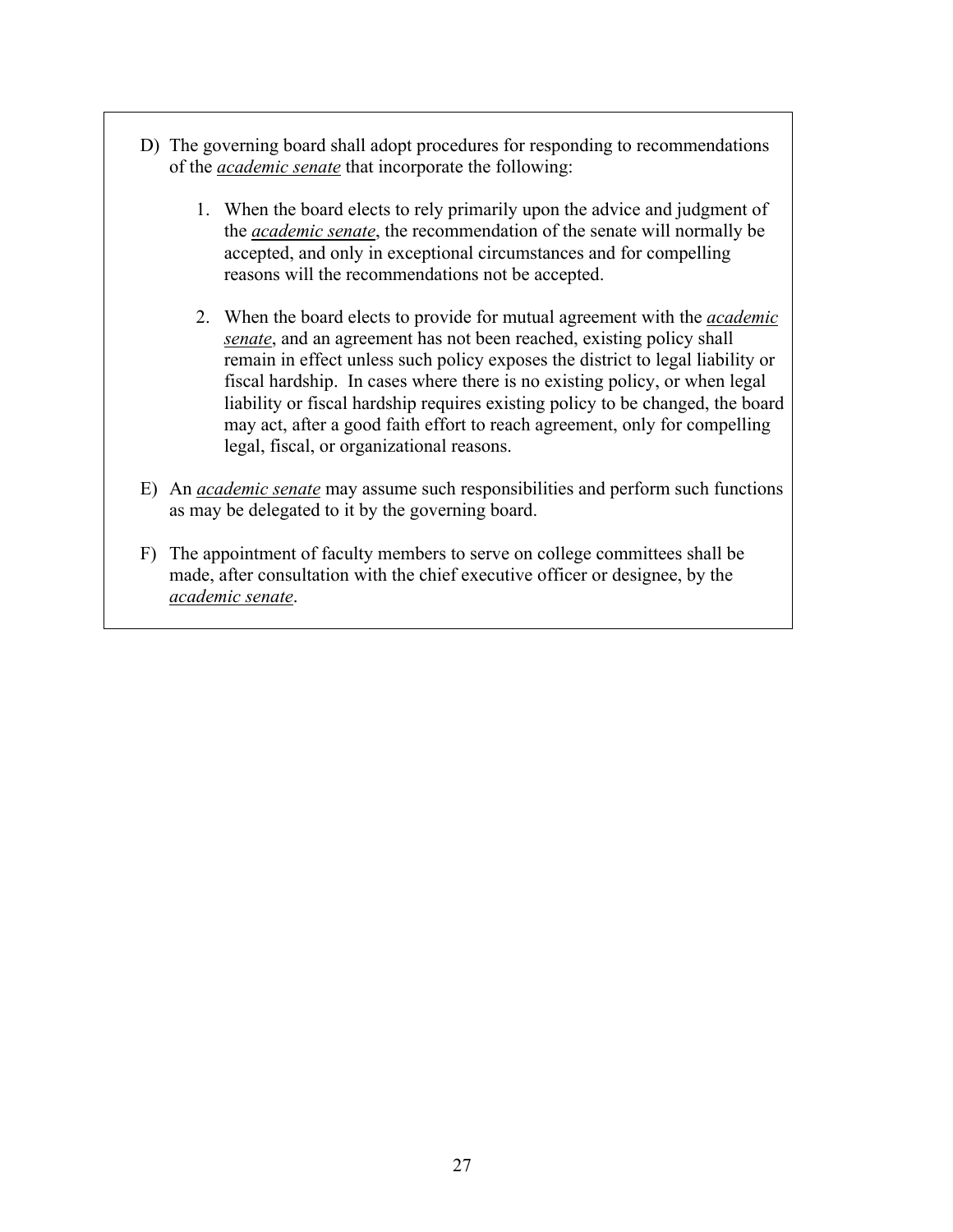## **Basic Motions**

| <b>Basic Motion</b>  | <b>Vote Required</b> | <b>Debatable</b> | Amendable       | <b>Comments</b>                   |
|----------------------|----------------------|------------------|-----------------|-----------------------------------|
| Main Motion          | Majority             | Yes              | Yes             | Once stated by the chair, the     |
|                      |                      |                  |                 | motion becomes the property of    |
|                      |                      |                  |                 | the assembly as is pending.       |
|                      |                      |                  |                 | Pending motions may be            |
|                      |                      |                  |                 | perfected by amendment or         |
|                      |                      |                  |                 | substitute motion.                |
|                      |                      |                  |                 | The motion as stated by the       |
|                      |                      |                  |                 | Chair prevails despite variation  |
|                      |                      |                  |                 | from the working of the maker.    |
| Amend                | Majority             | Yes              | Yes             | Any form seeking to change        |
|                      |                      |                  |                 | the main motion.                  |
| Substitute           | Majority             | Yes              | Yes             | The substituting of an entire     |
|                      |                      |                  |                 | motion on the same subject for    |
|                      |                      |                  |                 | one pending.                      |
| Postpone             | Majority             | Yes              | Yes             | "Indefinitely" / "table" should   |
|                      |                      |                  |                 | not be used.                      |
| Refer                | Majority             | Yes              | Yes             | To refer matter to committee      |
|                      |                      |                  |                 | (recommit).                       |
| <b>Close Debate</b>  | 2/3                  | N <sub>o</sub>   | N <sub>o</sub>  | Move the question / call the      |
|                      |                      |                  |                 | question.                         |
| Divide               | Majority             | Yes              | Yes             | When the question contains        |
| Question             |                      |                  |                 | two separate matters.             |
| Voting               | Majority,            | N <sub>o</sub>   | N <sub>o</sub>  | A member may demand a             |
|                      | except roll call.    |                  |                 | show of hands. A counted vote     |
|                      |                      |                  |                 | is used when the Chair is unsure. |
| Request              | Majority             | N <sub>o</sub>   | $\overline{No}$ | To withdraw a motion. To          |
|                      |                      |                  |                 | dispense with reading of the      |
|                      |                      |                  |                 | minutes. Use when suspension      |
|                      |                      |                  |                 | of rules not required.            |
| <b>Suspend Rules</b> | 2/3                  | N <sub>0</sub>   | N <sub>o</sub>  | To limit or extend debate. To     |
|                      |                      |                  |                 | take a matter out of its order.   |
| Point of Order       | Decision of          | N <sub>o</sub>   | N <sub>o</sub>  | Brief assertion that a rule is    |
|                      | Chair                |                  |                 | being violated. Make can appeal   |
|                      |                      |                  |                 | but must be seconded.             |
| Appeal               | Majority             | Yes              | No              | A tie vote or less than a         |
|                      |                      |                  |                 | majority causes the appeal to     |
|                      |                      |                  |                 | fail.                             |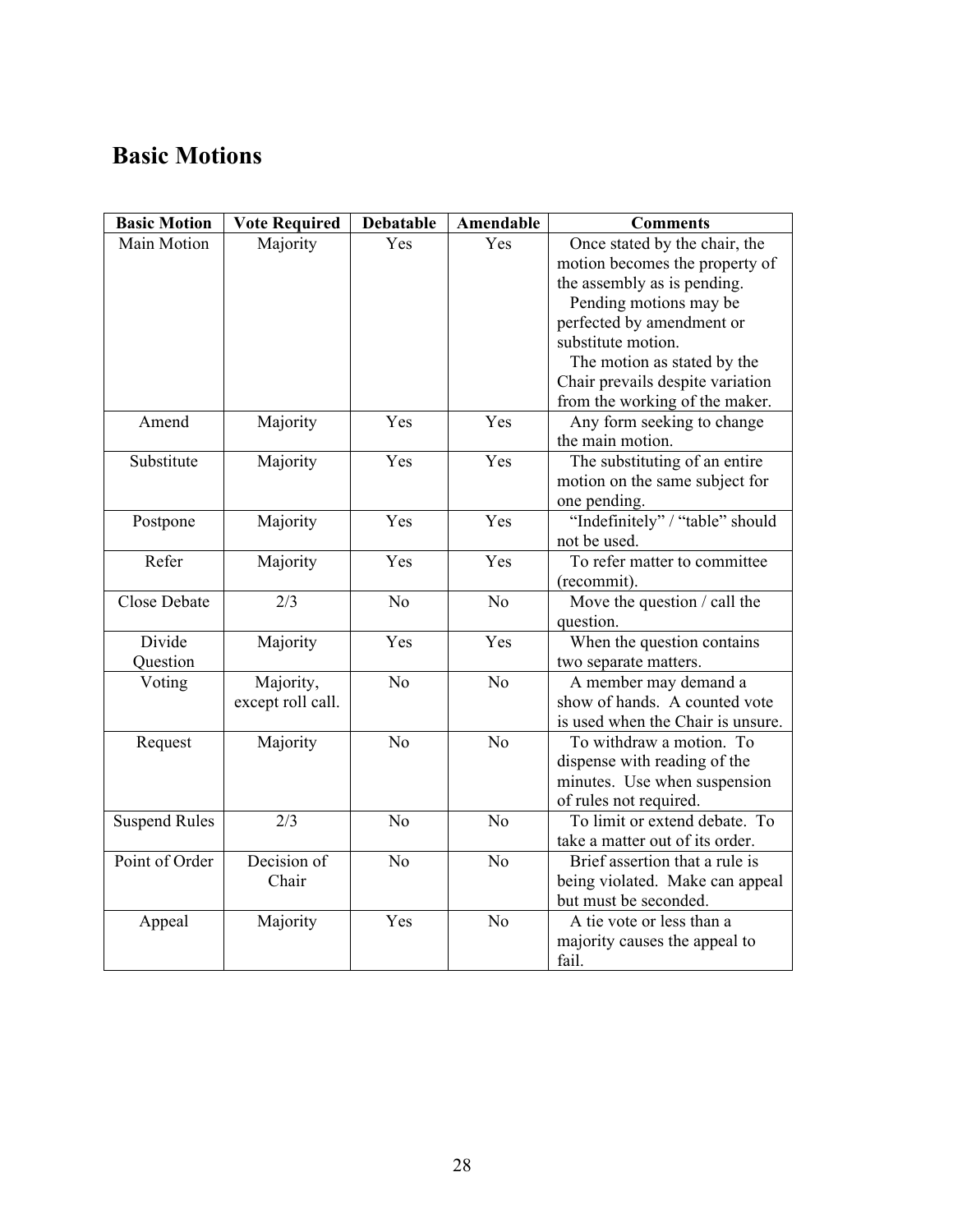## **Closed Session Summary**

Attendees must be:

- 1. Members of the body;
- 2. Necessary support staff; or
- 3. Witnesses.

Topics that may be discussed include:

- 1. Personnel;
- 2. Pending litigation;
- 3. Real estate negotiations;
- 4. Labor negotiations;
- 5. Student discipline;
- 6. Grand jury testimony; and
- 7. Threats to public services and facilities.

Note: It is not enough that a subject is sensitive, embarrassing, or controversial. Without specific authority for a closed session, a matter must be discussed in public.

Description of closed session items:

Before any closed session, the body must disclose, either by stating on the agenda or by public disclosure, the agenda items to be discussed, with a description of the item. No other items may be discussed.

Reconvening in open session:

After a closed session, the legislative body must reconvene in open session at pronounced location and disclose the substance (including documentation when finalized) of certain actions taken in closed session and how each member voted.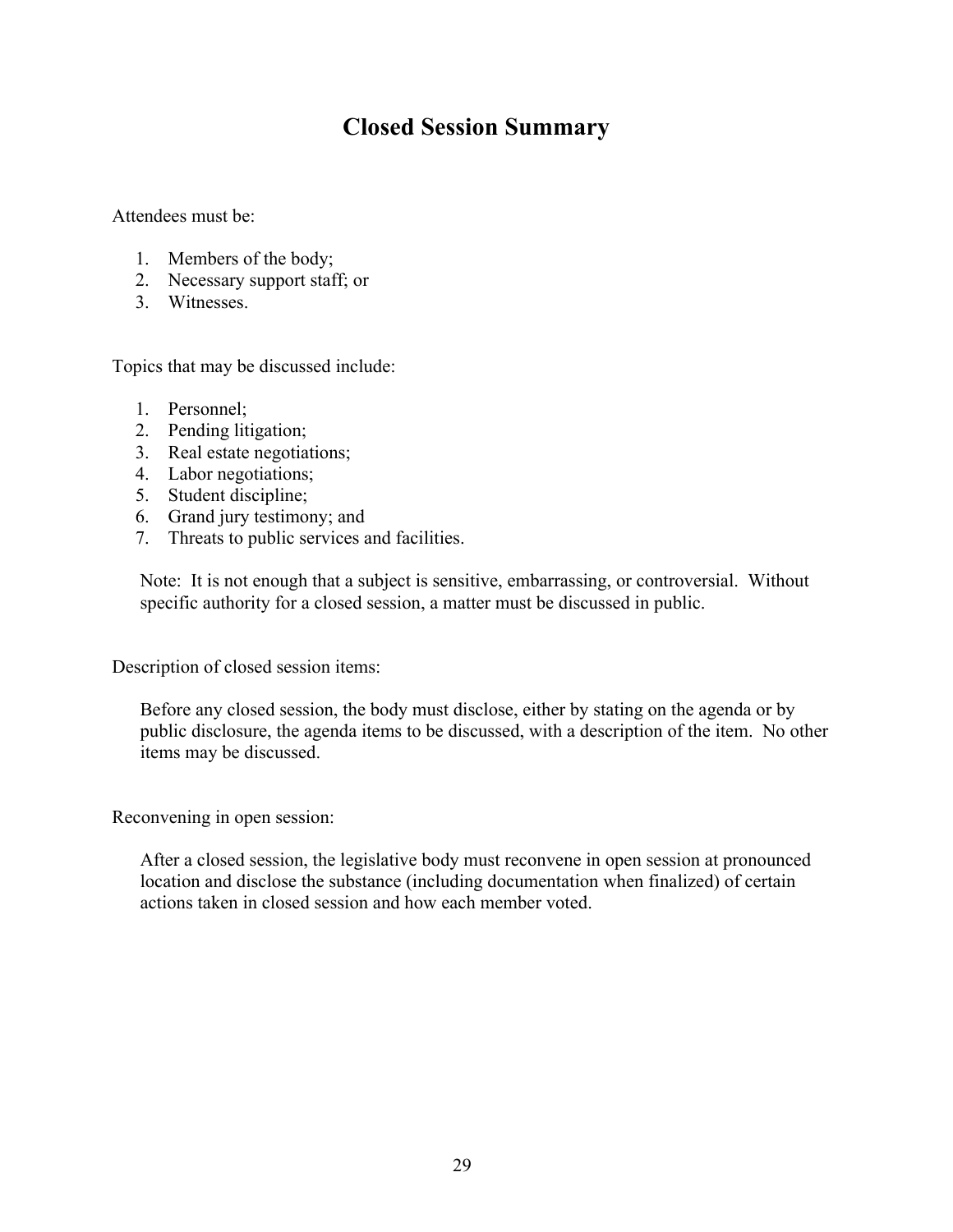## **Brown Act Overview**

#### **To whom does the act apply?**

The act applies to "Legislative bodies" of all "local agencies." [This includes cities, counties, special and school districts, and boards, commissions, or agencies established from them.]

- 1. Governing body.
- 2. Commissions and committees, whether permanent or temporary, decision making or advisory, created by charter, ordinance, resolution, or formal action.

#### **What is a "meeting" of a legislative body?**

- A. A meeting is any congregation of the majority of members of the legislative body even in a casual or coincidental setting – where the members hear or talk about matters within the agency's jurisdiction.
- B. They may attend conference or public meeting regarding topic of local community concern and discuss among themselves issues that are part of the scheduled program.
- Note: Activities such as extraterritorial "retreats" and "workshops" are now clearly prohibited under the Act.

#### **Agenda Requirements**

- A. Agenda posting:
	- 1. 72 hour requirement.
	- 2. Must contain brief description of each item, including closed session items; must specify meeting time and location.
	- 3. Must provide public opportunity to comment on any item within the agency's jurisdiction and of interest to the public.
	- 4. Non-agenda items can be raised by the public or members may make brief announcements or reports on its own activities but no action can be taken.
	- 5. Action on unlisted items is permitted if a majority vote establishes an emergency situation or the item is a holdover from a meeting less than five days previous.
- B. Agenda contents:
	- 1. All items must contain brief but specific descriptions.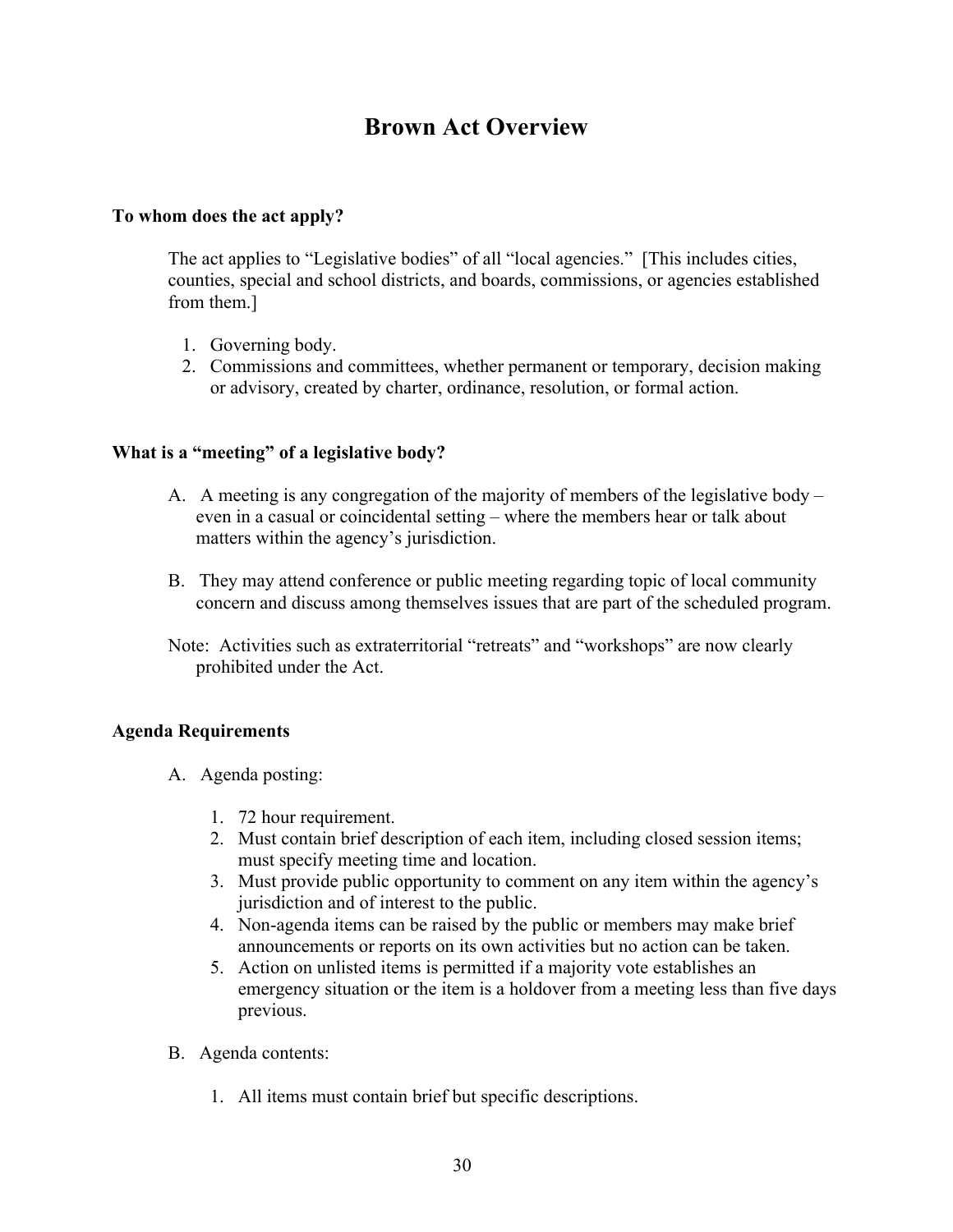- 2. No more "old business/new business," etc. Even closed session items require a description.
- 3. All writings distributed to a majority of the legislative body by any person are disclosable public records, to be made available upon request without delay. Closed session documents are likewise public records unless otherwise protected.
- C. Other Agenda requirements:
	- 1. Special meetings: written notice shall specify time, place, business to be transacted and discussed; notice must be sent and posted at least 24 hours before the meeting. A special meeting may be called by the presiding officer or by a majority of members.
	- 2. Emergency meetings shall be included in call notice, posted, and sent out by "most rapid means."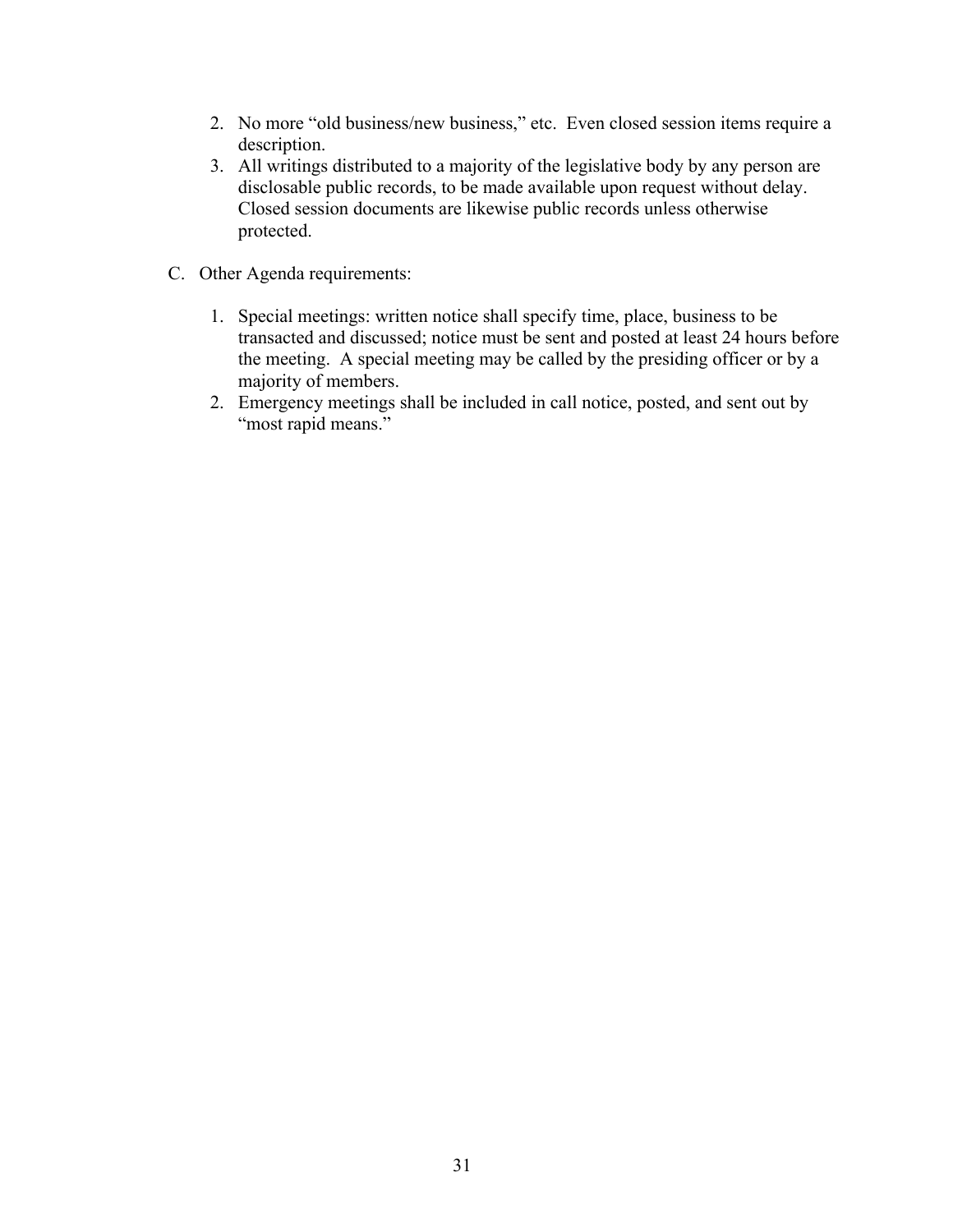### **IVC Academic Senate Agenda Sample**

#### **A G E N D A IVC Academic Senate Date 2:00 p.m. – Board Room**

- I. Call to Order by President Roll Call by Secretary
- II. Visitor Comments

At this time persons may speak to the Academic Senate either on an agenda item or on other matters of interest to the public that are within the subject matter jurisdiction of the Academic Senate. However, please note that this is an open meeting, and anyone may speak to an agenda item during discussion or debate. (Only Senators may move or second any motion, and only Senators may vote.) If you wish to be heard at this time, please stand and identify yourself to the Academic Senate President.

- III. Information/Correspondence
- IV. Consent Agenda
- V. Presentation(s), when appropriate
- VI. Academic and Professional Matters
- VII. Committees
	- 1. Curriculum & Instruction
	- 2. College Council
	- 3. Administrative Council
	- 4. Equivalency
	- 5. Planning and Budget
	- 6. Flex
	- 7. Other committee reports
- VIII. Discussion
	- IX. Adjournment